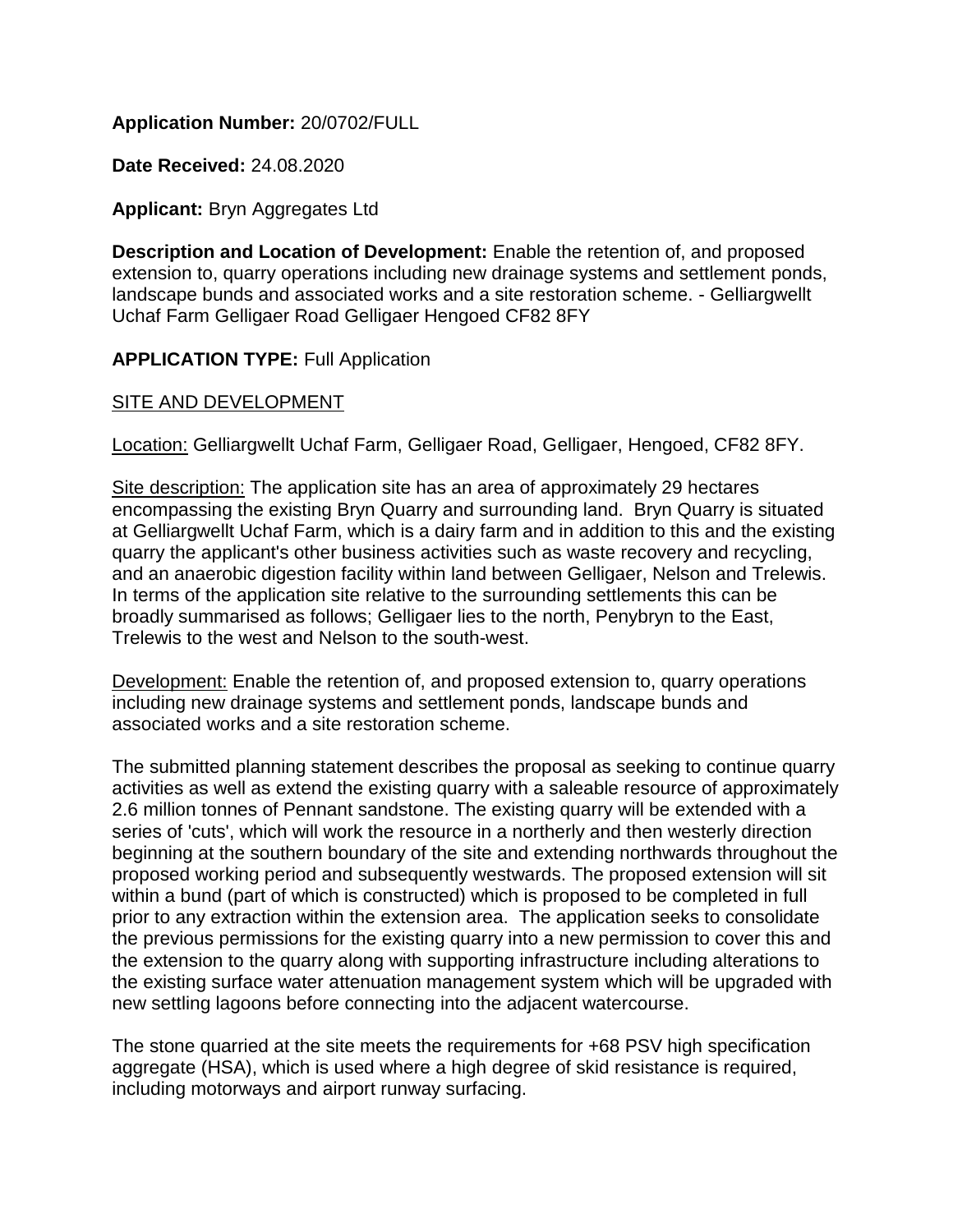The anticipated programme is that extraction would be undertaken under a 24 year programme with phased restoration continuing for a further 7 years following cessation of extraction (end date for restoration is circa 2052/3). The phased restoration of the site will also be progressed in tandem with the quarry extraction process. Restoration will be achieved through backfilling the quarry void utilising quarry overburden, waste blast material and inert waste received at the wider Bryn Group site. The final restoration land management regime is anticipated to consist of a combination of elements including agricultural grazing, woodland and small copses, hedgerows, peatland and marshy grassland. The extraction rate is expected to be undertaken at approximately 111,200 tonnes per annum for each of the first 23 years with a reduction to 63,560 in the final year of extraction (year 24). Placement is anticipated to occur at a rate of approximately 55,600 tonnes per annum for the first 24 years with an increase to 166,800 tonnes per annum in the final 7 years (when extraction has ceased and the sole focus will be on restoration).

The phasing of extraction in the extended quarry area would be undertaken in six separate phases with works within the extended area starting in the south-eastern corner (phase one) and then sequentially moving in an anti-clockwise direction before finishing in the north-west corner with phase six.

The restoration would be undertaken in seven phases (A-G) starting within the existing quarry area and then following a broadly similar pattern to the anticlockwise extraction phases, noting however that most of the restoration phases cover larger areas encompassing both parts of the existing quarrying area together with areas of the quarry extension.

Dimensions: The application site area is 29 hectares in size.

Materials: Not Applicable.

Ancillary development, e.g. parking: New drainage systems and settlement ponds and Landscape bunds are proposed.

PLANNING HISTORY 2010 TO PRESENT 10/0429/RET - Retain and complete earthworks - Granted - 04/11/2010.

11/0224/FULL - Erect building and tanks to incorporate anaerobic digestion facility with associated plant, engineering and landscaping works - Refused - 08/12/2011.

11/0226/FULL - Provide permanent operation of materials recycling facility and erection of new building - Refused - 08/12/2011.

11/0227/NCC - Delete condition 13 of planning permission ref 10/0429/RET to remove requirement to reduce height of bund to 1 metre above the adjoining ground level - Granted - 08/12/2011.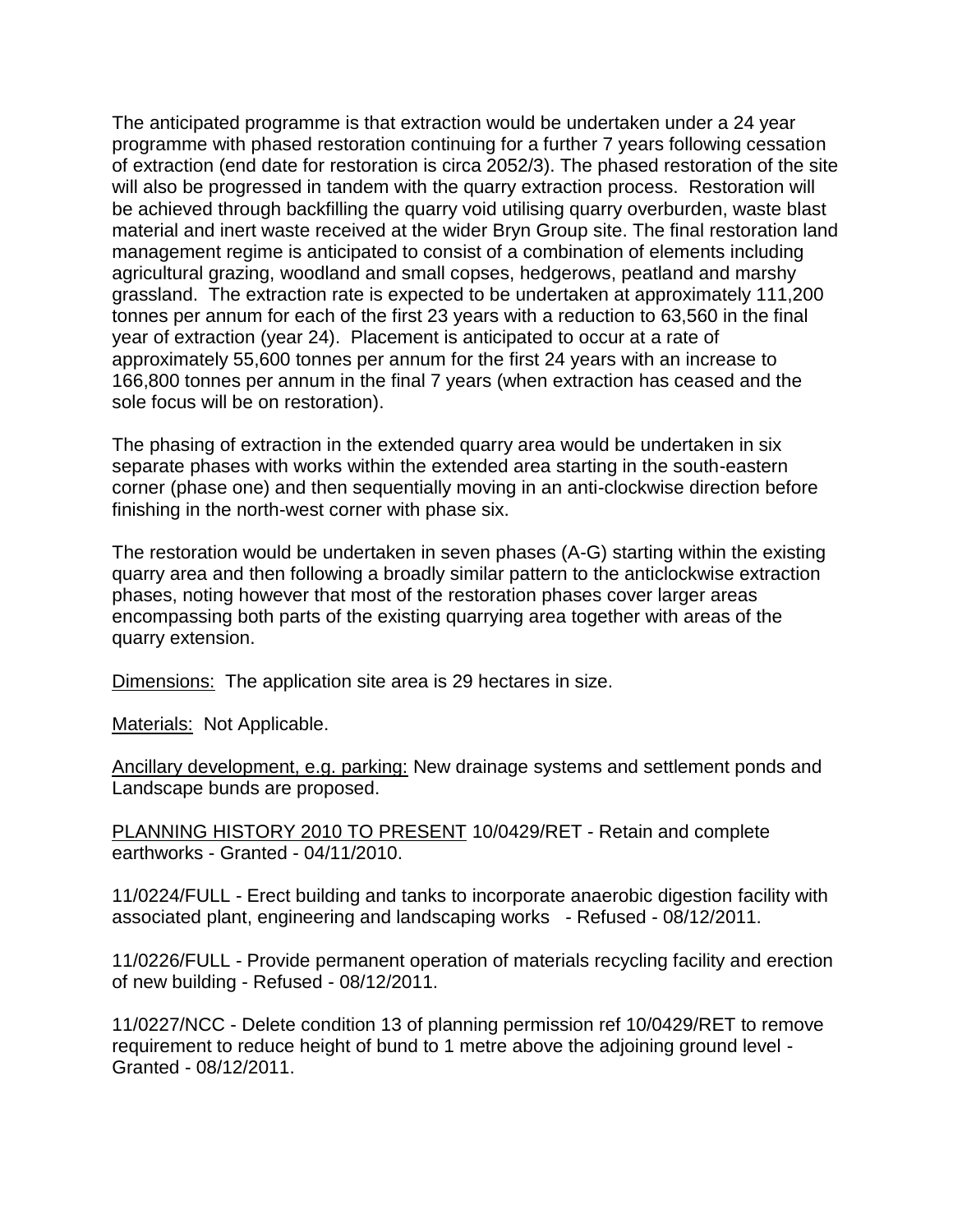12/0570/FULL - Extend existing quarry operations including new drainage system and settlement ponds, landscape bunds and associated works - Granted - 08/08/2013.

14/0226/FULL - Provide materials recycling facility (revision to approved material recycling facility reference 11/0226/FULL) - Granted - 14/07/2014.

15/0488/RET - Retain development previously approved under planning permission. 11/0224/FULL for the construction of an anaerobic digestion facility with changes to construction details relating to the position of the digestate tanks, digestate lagoon, surplus gas flare - Granted - 10/12/2015.

16/0069/COND - Discharge Condition 12 (external lighting), Condition 13 (wheel and road washing), Condition 14 (surface water drainage), Condition 15 (slurry pipeline), Condition 16 (landscaping), Condition 18 (construction method statement) and Condition 20 odour management) of planning permission 15/0488/RET (Retain development previously approved under planning permission 11/0224/FULL for the construction of an anaerobic digestion facility with changes to construction details relating to the position of the digestate tanks, digestate lagoon, surplus gas flare, silage clamp and associated works and to change the use of the existing in vessel compositing building to an anaerobic digestion reception building and an in vessel composting facility) - Decided - 25/04/2016.

18/0085/NCC - Vary condition 8 of planning consent 15/0488/RET (Retain development previously approved under planning permission 11/0224/FULL for the construction of an anaerobic digestion facility with changes to construction details relating to the position of the d - Granted - 19/04/2018.

18/0843/NCC - Vary condition 08 of planning consent 18/0085/NCC (Vary condition 8 of planning consent 15/0488/RET (Retain development previously approved under planning permission 11/0224/FULL for the construction of an anaerobic digestion facility with changes to construction details relating to the position of the digestate tanks, digestate lagoon, surplus gas flare, silage clamp and associated works and to change the use of the existing in vessel compositing building to an anaerobic digestion reception building and an in vessel composting facility) to enable the continuation of restricted Saturday and Bank Holiday hours (which have been operated under for the past three years) to enable collections to take place on Sundays - Granted - 06/12/2018.

19/0011/FULL - Provide additional fire prevention measures including structures, storage tanks, engineering and associated works - Granted - 21/02/2019.

19/0275/NCC - Vary Condition 08 (Hours of operation) of planning consent 14/0226/FULL (Provide materials recycling facility (revision to approved material recycling facility reference 11/0226/FULL) to extend the hours of operation for utility providers - Refused -12/09/2019.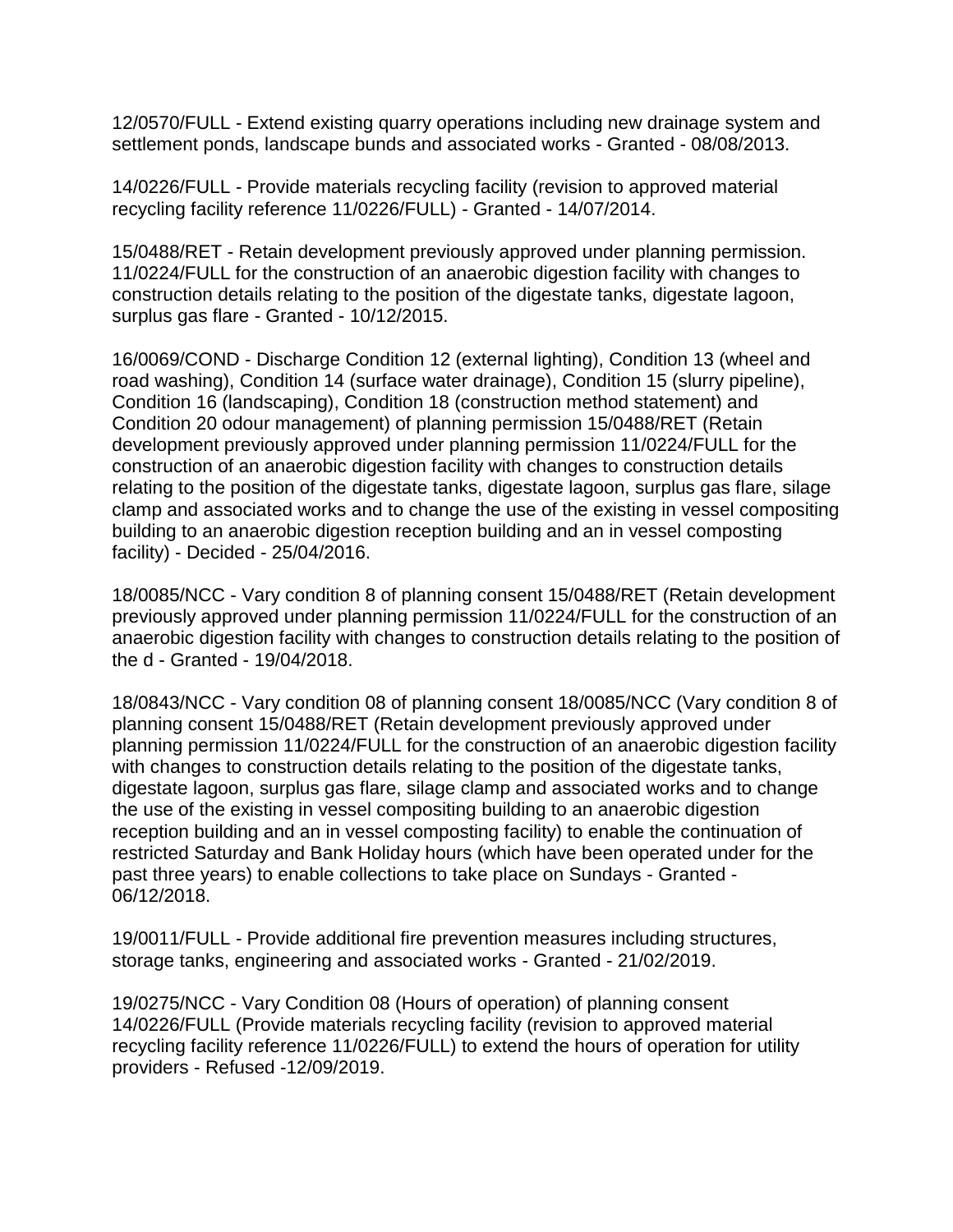19/0276/NCC - Vary Condition 6 (Hours of operation) of planning consent 12/0570/FULL (Extend existing quarry operations including new drainage system and settlement ponds, landscape bunds and associated works) to extend the hours of operation for utility providers - Refused - 12/09/2019.

20/0140/COND - Discharge conditions 03 (Drainage), 04 (Trees) of planning consent 19/0011/FULL (Provide additional fire prevention measures including structures, storage tanks, engineering and associated works) - Decided - 09/04/2020.

20/0171/COND - Discharge conditions 6 (Resurfacing of access road) and 7 (Site Management Plan) of planning consent 19/0275/NCC granted on appeal reference number APP/K6920/A/19/3240193 (Vary Condition 08 (Hours of operation) of planning consent 14/0226/FULL (Provide materials recycling facility (revision to approved material recycling facility reference 11/0226/FULL) to extend the hours of operation for utility providers) - Decided - 09/04/2020.

20/0172/COND - Discharge conditions 09 (Resurfacing of access road) and 10 (Site Management Plan) of planning consent 19/0276/NCC granted on appeal reference number APP/K6920/A/19/3240204 (Vary Condition 6 (Hours of operation) of planning consent 12/0570/FULL (Extend existing quarry operations including new drainage system and settlement ponds, landscape bunds and associated works) to extend the hours of operation for utility providers) - Granted - 20/04/2020.

20/0293/FULL- Carry out engineering works to provide a lagoon and associated works and infrastructure - Granted -26-06/2020.

20/0479/FULL - Carry out engineering works to provide agricultural improvement work – Pending.

20/0937/FULL - Erect extension to existing milking parlour to provide covered feeding area – Pending.

21/0082/CLPU - Obtain a Lawful Development Certificate for the proposed provision of allotments for use by the local community, ancillary access and parking – Pending.

21/0226/FULL - Erect building over concrete yard space to provide additional feed storage, and to harvest rain water from the roofs and reduce the water run-off from the yards – Pending.

21/0383/FULL - Erect a farm building over concrete yard space to provide additional cattle housing and to harvest rain water from the roofs and reduce the water run-off from the yards – Pending.

21/0476/NCC - Vary condition 3 and remove condition 12 of planning consent 18/0087/NCC (Remove condition 12 of planning consent 14/0422/NCC (Vary condition 6 of planning permission P/04/1912 to extend the hours of operation on Saturdays until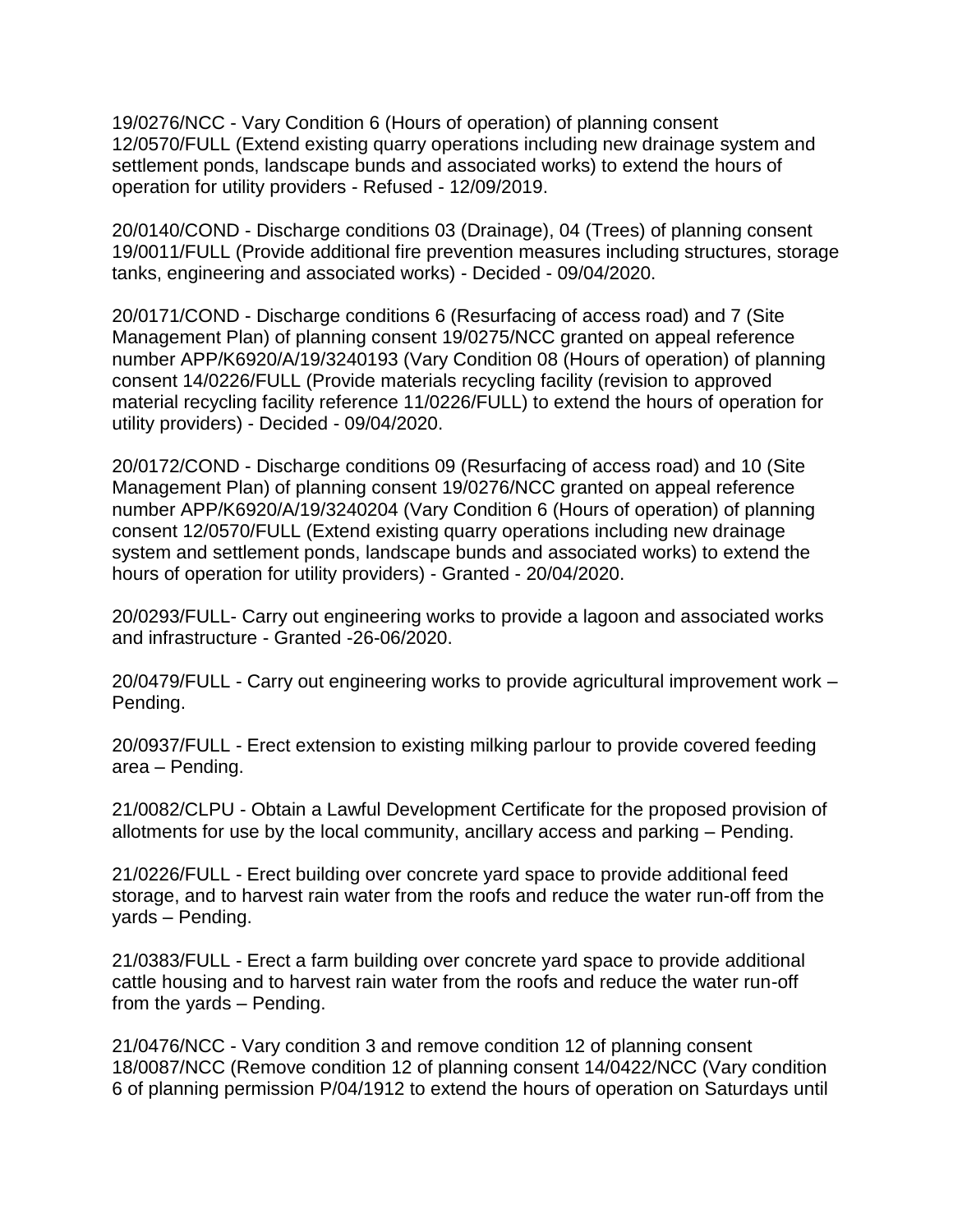16:00 and on Bank Holidays from 07.30 to 13.00) to enable the continuation of restricted Saturday and Bank Holiday hours) to enable the continuation of hours of operation – Pending.

# POLICY

LOCAL DEVELOPMENT PLAN Caerphilly County Borough Local Development Plan up to 2021 - Adopted November 2010.

Site Allocation: The site is within the Mynydd Eglwysilan Special Landscape Area, partially within a Green Wedge designation and a sandstone safeguarding area.

Policies: CW3 (Highways), CW2 (Amenity), CW4 (Natural Heritage Protection), CW5 (Protection of the Water Environment), CW6 (Trees, Woodland and Hedgerow Protection), CW15 Locational Constraints, CW22 Mineral Safeguarding, CW23 Locational Constraints - Mineral Site Buffer Zones, MN1 Mineral Site Buffer Zones and SI1 (Green Wedges), SP8 (Mineral Safeguarding).

NATIONAL POLICY Planning Policy Wales, Mineral Planning Policy Wales, MTAN1: Aggregates, Regional Technical Statement for Aggregates.

# Planning Policy Wales

5.14.23 Aggregates suitable for road surfacing construction and maintenance, where high specification aggregates are required for skid resistance, are of importance to the UK and significant resources occur in Wales. The UK and regional need for such minerals should be accorded significant weight provided environmental impacts can be limited to acceptable levels. The fundamental characteristics of these materials, which distinguish them from more general-purpose aggregates, are their ability to meet the stringent specifications required for road construction and repair and wherever possible high specification aggregates should be used for these purposes. Planning authorities should identify potential high specification aggregate resources and consider whether there is a need to protect these resources and potential rail connections to the resources from sterilisation.

5.14.47 Extensions to existing mineral working, whether they be time, lateral or depth extensions should be considered in the same manner as applications for new sites. Each application will need to consider the impact on the site as a whole and the wider surroundings and will need to be considered on its own merits.

5.14.48 The presence of an existing quarry should be a material consideration when considering a proposal for an extension. There may be benefits to extending a site in terms of shared infrastructure, for instance, as opposed to working a new greenfield site.

# ENVIRONMENTAL IMPACT ASSESSMENT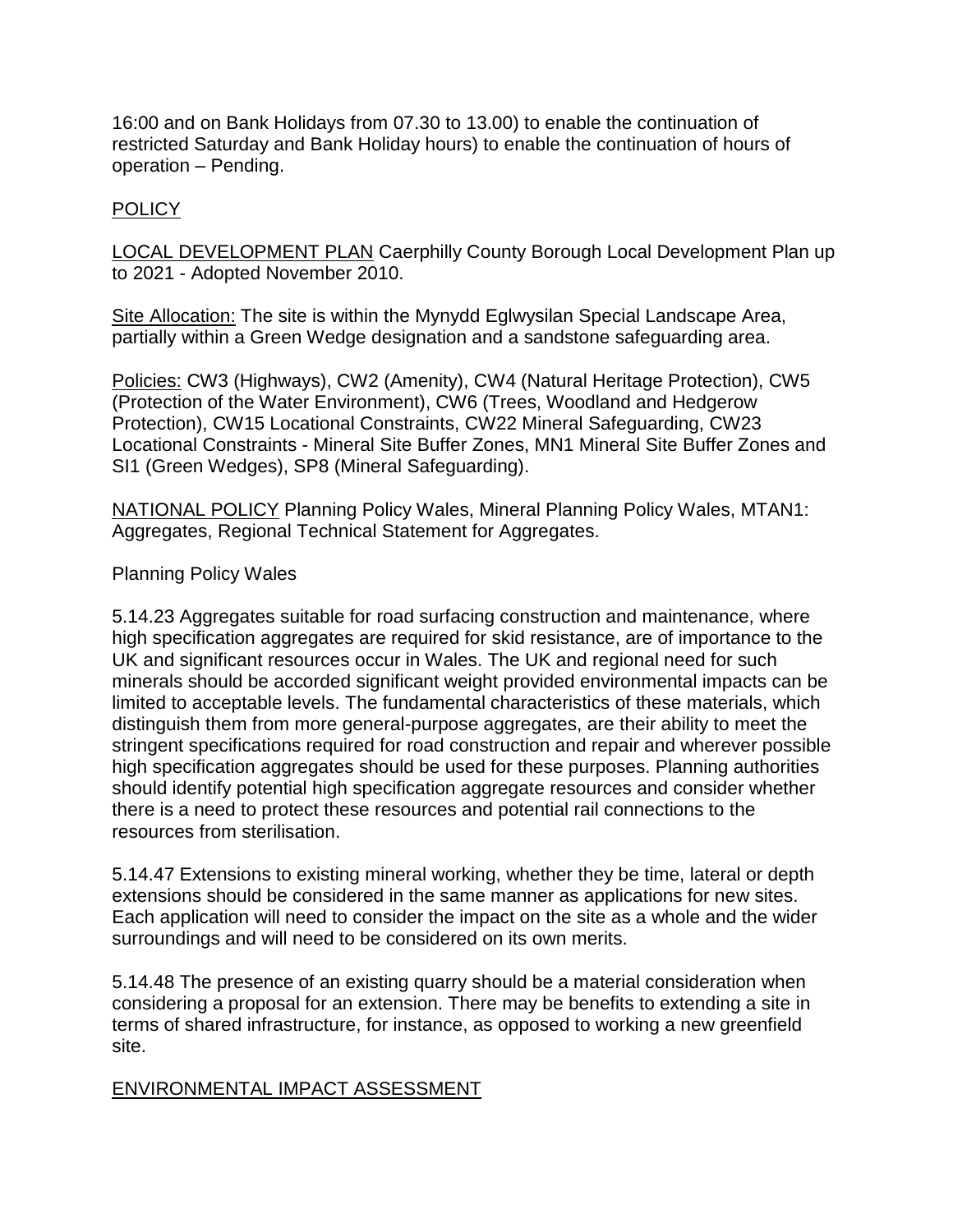Did the application have to be screened for an EIA? The application was accompanied by an Environmental Statement.

### COAL MINING LEGACY

Is the site within an area where there are mining legacy issues? Yes, the application site falls partly within the defined Development High Risk Area.

# **CONSULTATION**

Rights Of Way Officer - There are two public rights of way in the area of the proposed: Footpath 160 Gelligaer abuts the South-Western boundary and Bridleway 181 Gelligaer abuts the South-Eastern boundary.

It is recommended that conditions be added to any permission to safeguard these rights of way.

The Coal Authority - No objection subject to informative note to highlight Coal Mining legacy issues.

Ecologist - We recommend the inclusion of 3 No. planning conditions to secure biodiversity conservation and enhancement on site.

Mr R Jones - The Welsh Government as highway authority for the A470 trunk road does not issue a direction in respect of this application.

Transportation Engineering Manager - CCBC - Have considered the submitted information and raise no objection as on balance given the development has been in existence for a number of years, without a detrimental impact upon the highway and that the quantum of material currently being imported/exported from the site will continue to be limited.

Provide planning conditions to address detailed highway considerations.

Senior Engineer (Land Drainage) - It is recognised that NRW are the responsible organisation in relation to the discharge of surface from the site and they have indicated that a Discharge Permit will be required. The standard of water quality at the point of discharge will therefore be set by NRW. Whilst NRW have statutory responsibilities for many aspects of the activities which form carried out as part of the quarrying on the site there is a degree of overlap in the areas of responsibility with reference to this development.

Have concerns regarding the adequacy of the existing settlement lagoons and water quality.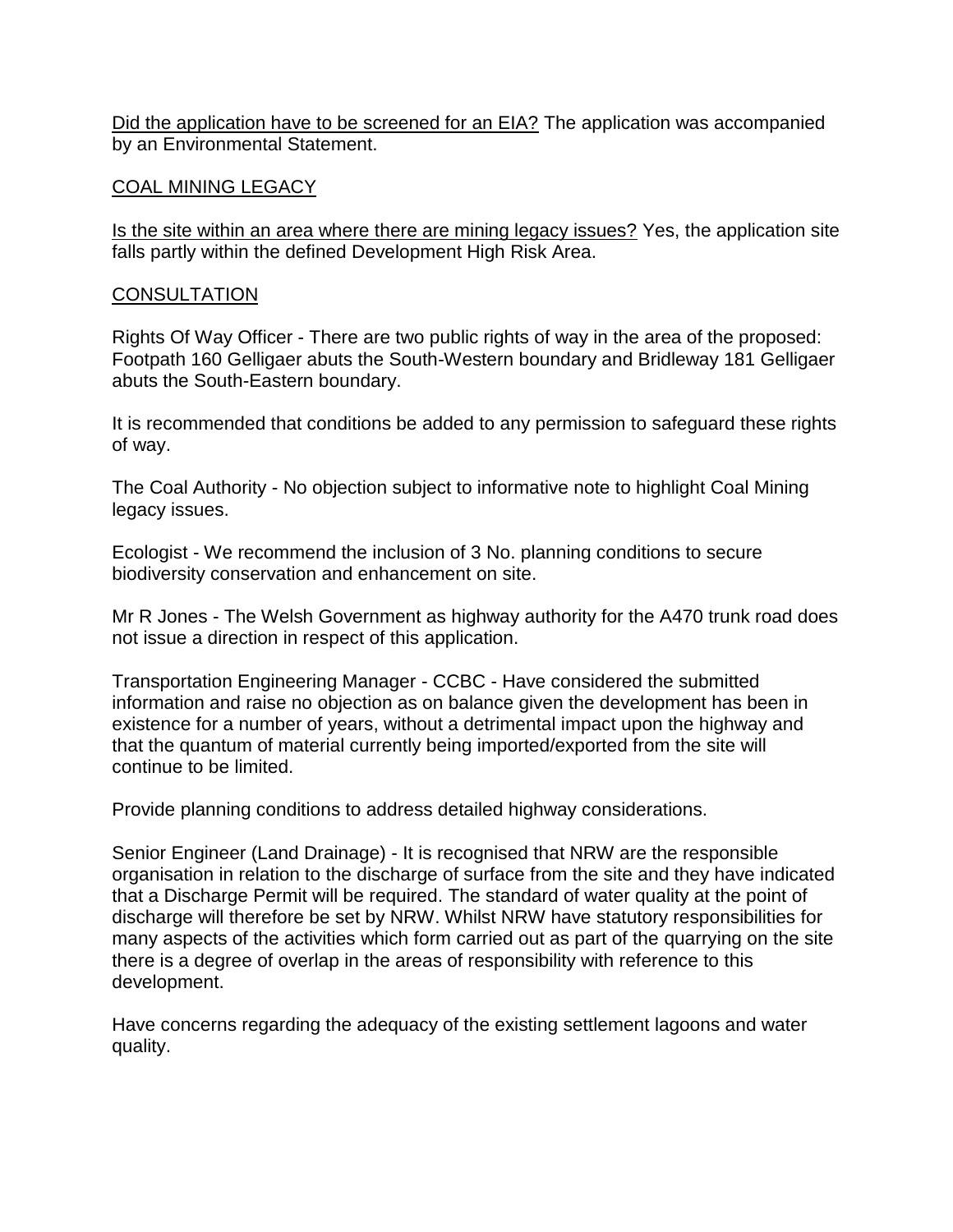Advises that two planning conditions are recommended to be imposed to address Quality of Water leaving the site and drainage restoration proposals.

Natural Resources Wales - The Nelson Bog Site of Special Scientific Interest (SSSI) is hydrologically linked to the application site. The habitats of special interest within the Nelson Bog SSSI are reliant on hydrological quantity and quality. Changes to either may be detrimental to the special interest of the site and could cause damage to features of the SSSI.

We recommend you should only grant planning permission if you attach NRW recommended conditions to the permission.

We are of the view that should the matters in the conditions be satisfactorily addressed, such that appropriate systems and controls are in place, maintained and monitored, these should be sufficient to prevent detrimental impacts to the SSSI.

Heritage And Placemaking Officer - No fixed permanent structures or buildings are proposed as part of this development that could potentially have an adverse impact upon the settings of the Historic Assets identified in the Heritage Statement submitted with this application.

The phased restoration of the site will be progressed in parallel with the proposed extraction. The restoration works will be completed 7 years following the completion of the mineral extraction. It is proposed to restore the land for agricultural purposes in the longer term, which is supported.

I have no objection in principle to an extension to the quarry. I remain concerned about the lack of consideration given to the grade I listed building in the near vicinity, i.e. Llancaiach Fawr Manor House only 1.35ks to the W and the lack of screening to the grade II listed Gelliargwellt Uchaf Farmhouse and garden walls, details of which should have been submitted as part of this application.

Public Health Wales - Raised queries in respect of air quality monitoring. Following receipt of additional short term modelling still have queries but advise that these present a reassuring picture of ambient air quality and that there should not be significant shortterm impacts providing proper controls and mitigations measures are in place.

Recommend air quality monitoring be conditioned.

Merthyr Tydfil County Borough Council - No objections.

Chief Fire Officer - No objection, provides advice for developer.

Dwr Cymru - Provide standard advice for applicant.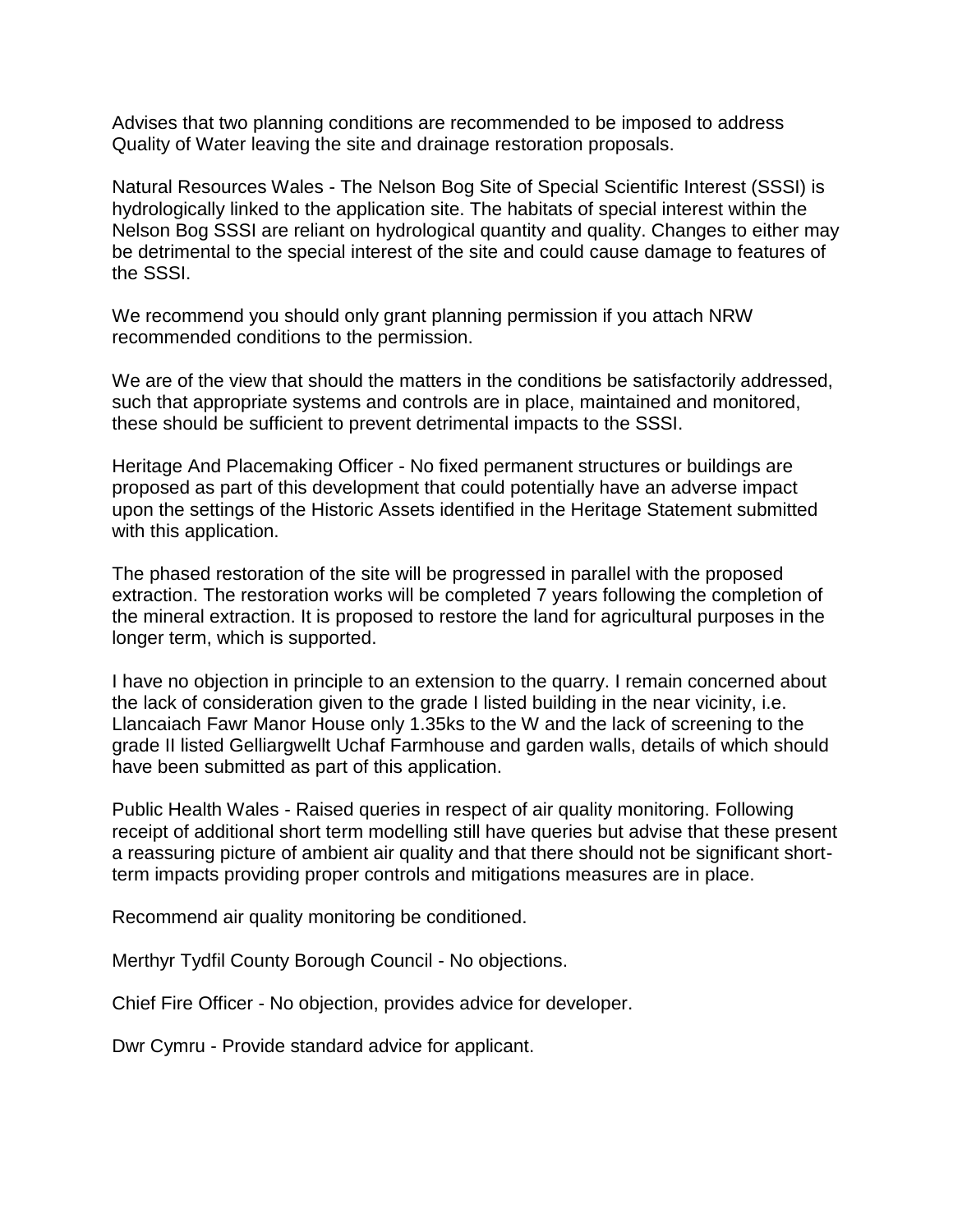Glamorgan-Gwent Archaeological Trust - There is no information to suggest that (apart from the Gelliargwellt Uchaf Farm house and beebole range) that any other archaeological features or structures are present in the immediate application area.

It is unlikely that significant archaeological remains will be encountered during the course of the proposal. Raise no objection to the positive determination of this application.

Health & Safety Executive - This application does not fall within any Health and Safety Executive (HSE) consultation zones. There is therefore no need to consult HSE on this planning application and HSE has no comment to make.

# ADVERTISEMENT

Extent of advertisement: The application was advertised by way of neighbour notification letters, site notices and a press notice as the application is a major application submitted with an accompanying Environmental Statement.

Response: A petition including 495 signatures titled "Petition against Bryn Group expansion" was received by the Local Planning Authority. Representations have also made reference to an online petition on www.change.org against the proposal which at the time of writing this report appeared to have 1116 signatories.

Further representations objecting to the application from Cllrs Cushing, Gair and Parry were also received.

182 representations were also made which comprises of 100 objections, 81 supportive comments and 1 representation which could not be identified as either wholly supportive or objecting. A number of objectors made several representations which have not been included in the totals.

287 Proforma letters of support were also received in respect of the application.

Summary of observations: The objections raised can be summarised as follows:

Dust / Air Quality Can't sit in garden or open windows or leave washing out or have to rewash Impact on School and Children's health Noise Odour Issues Adverse Impact on resident's Health (Physical and mental wellbeing including stress) and quality of life and human rights Will lead to an Increase in blasting and associated vibration, Lack of notice for blasting, blasting limit too high Adverse impacts and damage to surrounding residential properties from Blasting

Adverse Traffic Impacts including from HGVs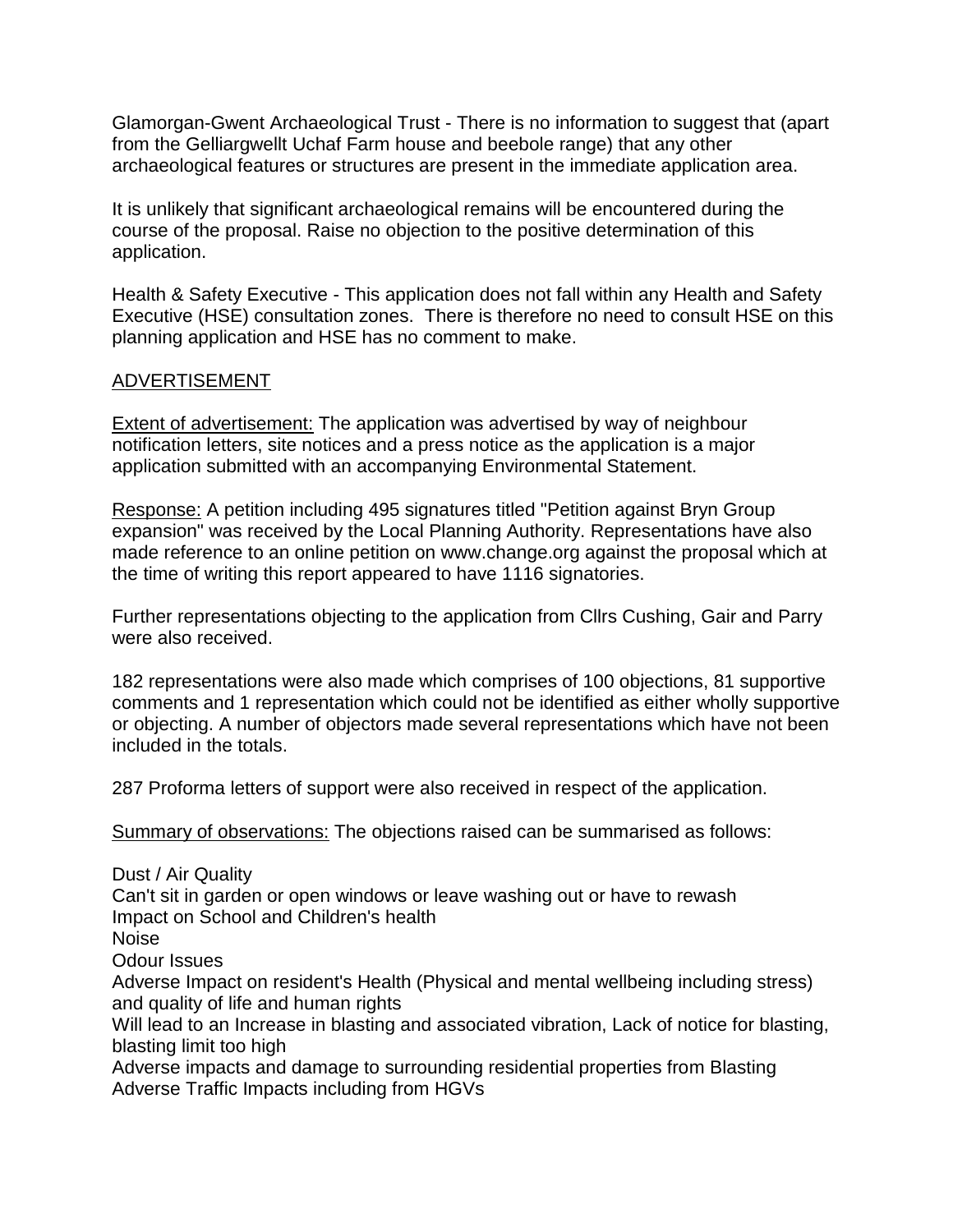Impact on archaeology

Visual Impact

Pest/Vermin problems

Impact on Wildlife (including bats, lapwings, snipe, woodcock, ducks, newts, pee wits, red kites and frogs and their ponds)

Adverse impact on SINCs

Proximity of extended quarry to existing residents/settlements (Quarry too close to residents) and possible future encroachment

Property devaluation

The CCBC's LDP minerals policy includes a 250m buffer zone as a minimum allowed Effect on Conservation Area, Heritage/Tourism (including Llancaiach Fawr)

Contamination of the ground and bund with plastic waste and animal waste

We cannot know what they will use to backfill this quarry in later years

Cumulative effect of activities at Bryn Group are unacceptable

Misleading conduct of Bryn Group in media/press releases

Loss of Common

No benefits to local community

Company broken law numerous times

Raise concerns over the honesty/integrity of the planning process if application is granted as the Council use the site for Waste Management

Local Residents homes and communities should be respected and treated with a priority over this quarry

Bryn Group carry out works and then apply for retrospective planning, operates outside permitted hours

Allege that Bryn group threatened staff with their jobs if they don't support the application and get friends and family members to do the same

Urge councillors to reject application

Blocking a public rights of way with the bund

This place needs to be closed down not extended

Just for the financial benefit of applicants

No safe or secure fence to keep people out of quarry

CCBC ignores residents

Impact on Ecology, habitats and biodiversity, landscape and heritage would be much greater than acknowledged in the Environmental Statement

Contrary to the Council's duty under the Wellbeing of Future Generations (Wales) Act 2015

The Pre-Application Consultation and conclusions was flawed

The area around the application site has a low environmental capacity to absorb a further 24 years of quarrying

The argument put forward about the scarcity and quality of the High Specification Aggregate is not compelling enough

Extension of this quarry is not justified in the sensitive location

Impact on Coal workings, Historic mining records are not complete and there is a risk of subsidence/sink holes

The Transport Assessment has not taken into consideration the Ty Du Farm development in Nelson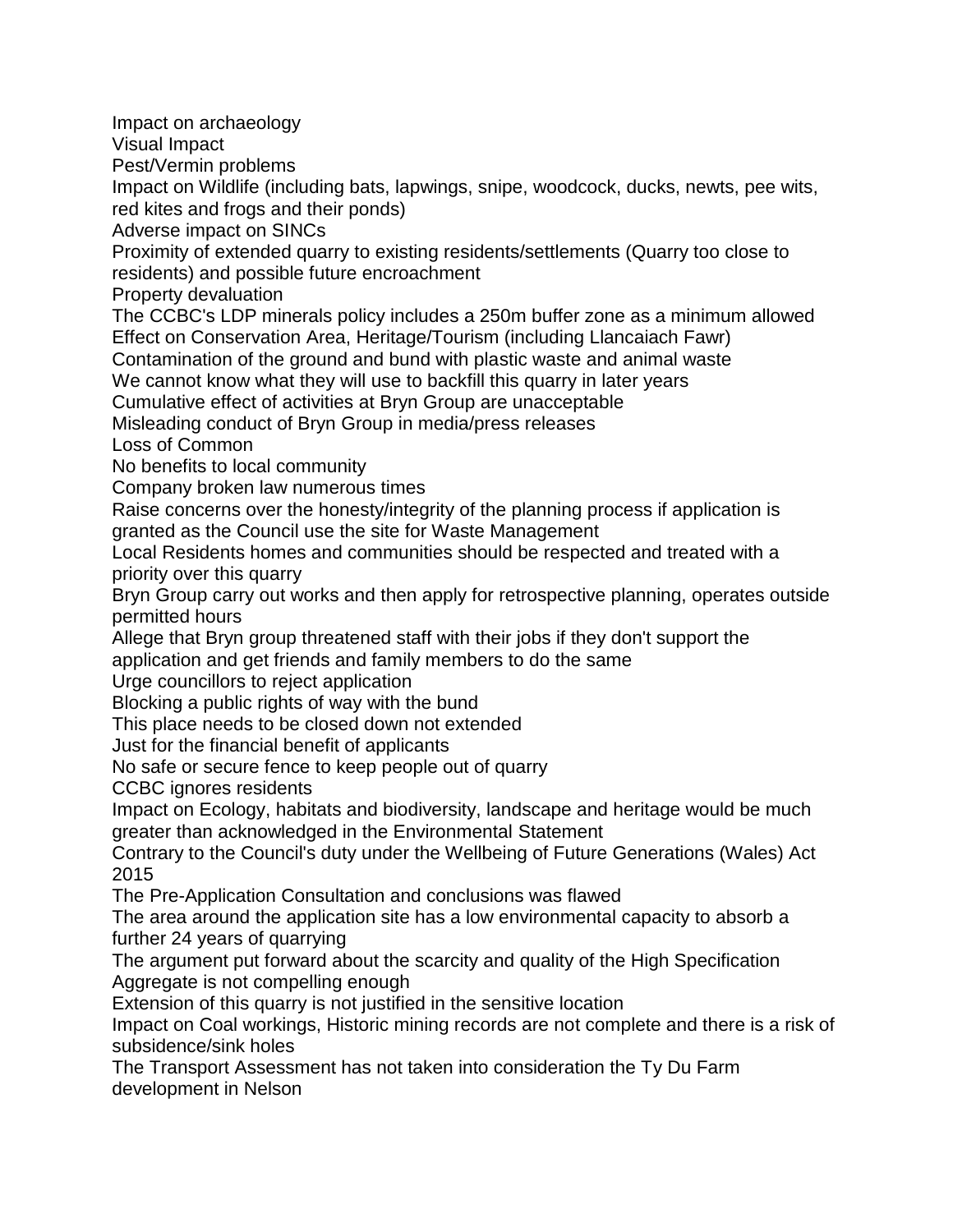The supportive comments received are summarised as follows:

Provides direct employment and contributes to local economy Will safeguard jobs in companies that trade with and provide services to Bryn Group Quarry provides an essential product for roads & buildings not just locally but on a national level and is important for UK infrastructure and UK economy Impacts are acceptable Company supports local community groups

This project is essential to Caerphilly Borough as provides materials for reactive works by Welsh Water help maintain water supplies

Local Supply of quarry products helps keep costs down for customers and reduce carbon footprint

Will secure a long term sustainable supply of materials

Very good business. How would we get rid of rubbish if we didn't have this huge recycling company going

Proposed conservation work will enhance the local environment

# SECTION 17 CRIME AND DISORDER ACT

What is the likely effect of the determination of this application on the need for the Local Planning Authority to do all it reasonably can to prevent crime and disorder in its area? It is not considered that crime and disorder will be materially affected by the development.

# EU HABITATS DIRECTIVE

Does the development affect any protected wildlife species? Based on current evidence, this is unlikely to be a significant issue in this case, but an advisory note will be attached to the consent and sent to the applicant as a precautionary measure.

# COMMUNITY INFRASTRUCTURE LEVY (CIL)

Is this development Community Infrastructure Levy liable? Not applicable.

# ANALYSIS

Policies: Planning Policy Wales (which incorporated and updated advice previously contained within Mineral Planning Policy Wales) sets out the over-arching land use planning policy guidance of the Welsh Government in relation to mineral extraction and it is a material consideration in determining planning applications for mineral development. The guidance seeks to strike a balance between the need for minerals to support our way of life and the need to protect the environment and the amenity of local communities.

The guidance sets out the key principles of sustainable mineral development as being to provide mineral resources to meet society's needs and to safeguard resources from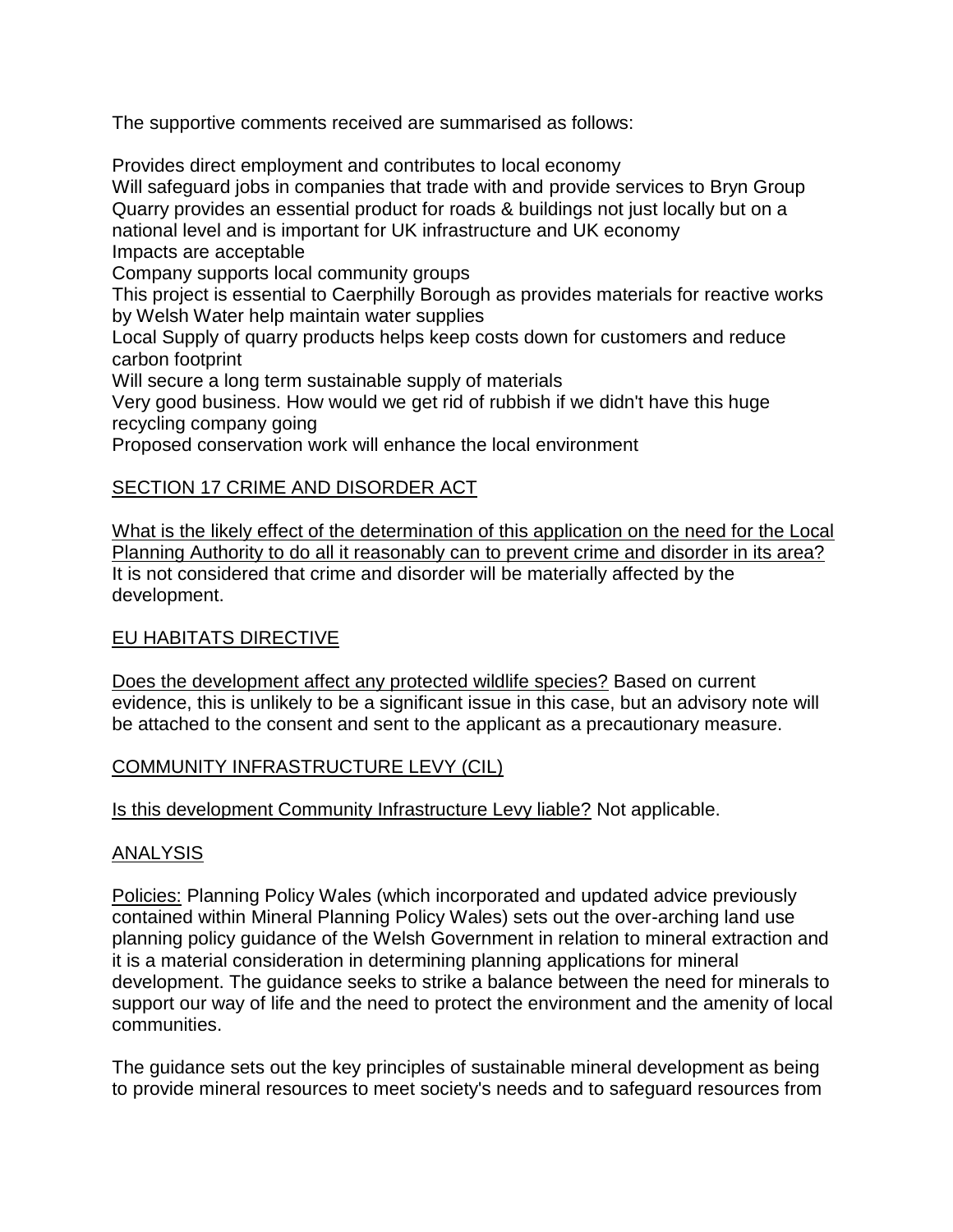sterilisation; to protect areas of importance to natural or built heritage; to limit the environmental impact of mineral extraction; to achieve a high standard of restoration and to encourage efficient and appropriate use of minerals. These principles have been translated into the policies in the Caerphilly County Borough Local Development Plan up to 2021 - Adopted November 2010.

Minerals Technical Advice Note1 (MTAN1): Aggregates

This MTAN sets out detailed advice on delivering the government's minerals policy, including advice on demand, supply and reducing the impact of aggregates production.

Regional Technical Statement

The Regional Technical Statement (RTS) for the South Wales Regional Aggregates Working Party area examines demand and supply across the region and sets out recommendations for each county borough council in order that sufficient aggregates are provided in the most sustainable way. The concept of environmental capacity is used to direct mineral working to the least intrusive sites.

The RTS undertakes apportionment on a sub-regional basis, with areas determined by looking at patterns of supply and representing distinct market areas. Consideration has been given to the distribution of planned housing activity, environmental capacity, proximity and transport networks. Caerphilly, as part of the Cardiff City sub-region, has a required apportionment of 13.4 mt for crushed rock over a 25 year period, compared with existing permitted reserves of 31.3 mt as of the end of 2016, equating to a landbank of 58.5 years.

It is however noted that an earlier planning permission for part of the quarry (12/0570/FULL) considered the issue of the Landbank which at the time was more than 60 years and considered that the nature of the High Specification Aggregate product produced was sufficient justification for approval.

Para. 49 of Minerals Technical Advice Note (MTAN) 1 takes the position that mineral planning authorities (MPAs) should consider whether there is justification for extensions to existing sites where landbanks provide for more than 20 years supply, and that these should not be permitted except in rare and exceptional circumstances. However, these may be justified where supply of an aggregate of a particular specification is clearly demonstrated.

Para. B60 of Appendix B (South Wales) of the RTS states that

"pennant sandstone resources are widespread within the (Cardiff City) sub-region" and "may offer prospects for future resource development…particularly in the case of extensions to existing quarries. In terms of proximity to export markets, these offer greater benefits than those further west".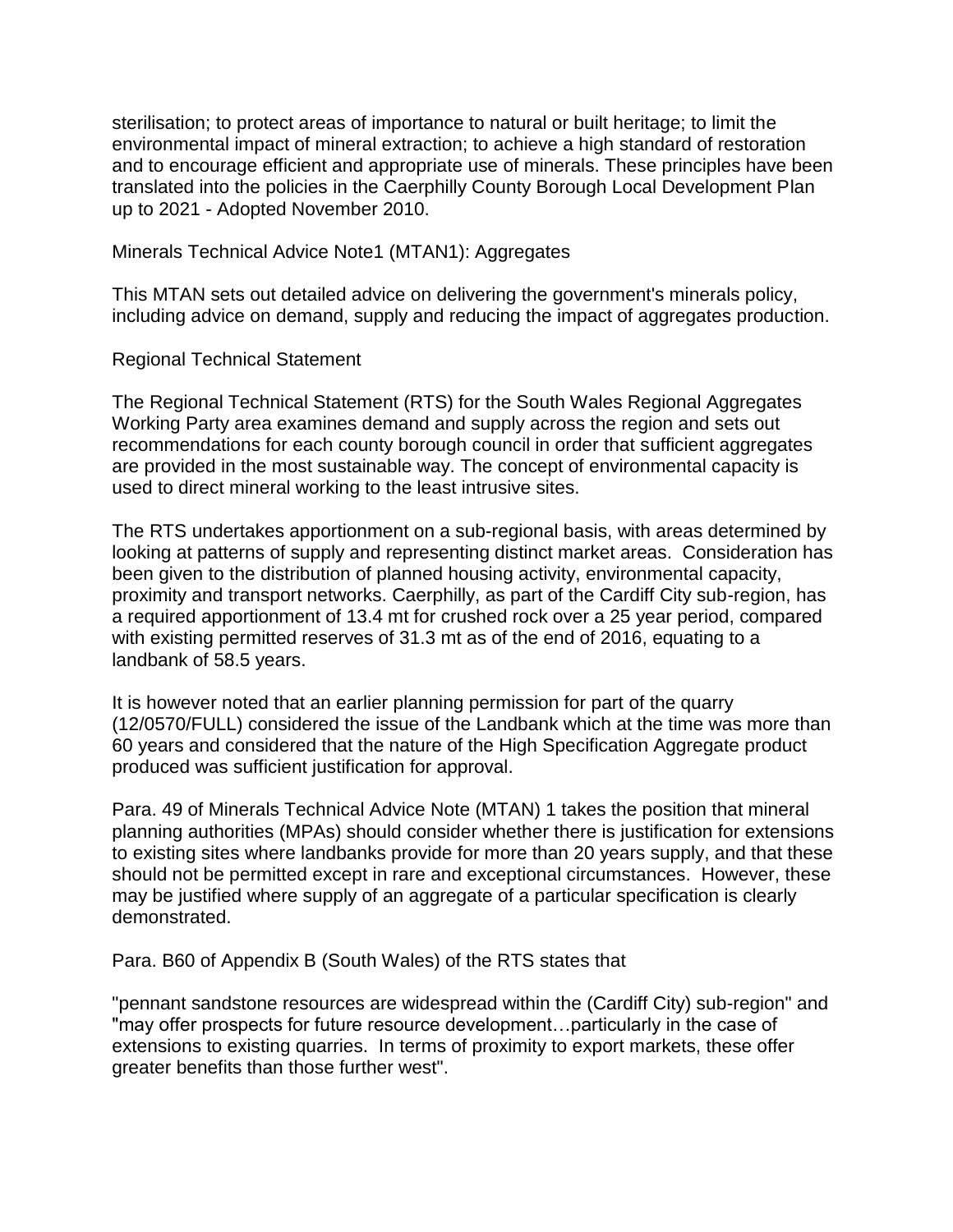MTAN 1 requires that the potential use of all waste materials that are available in the locality be fully considered in environmental statements submitted as part of any planning application, in order to ensure that any opportunity to use waste materials is fully assessed before further extraction of natural resources is permitted.

In terms of alternative sources of aggregates, recycled aggregates from construction, demolition and excavation wastes are likely to be available locally. However, Bryn Quarry is a specialist facility producing a high-specification product with specific end uses. Substantial quantities of colliery spoil are understood to exist above Bedwas, Machen and Llanbradach, but these are generally remote from transport links and therefore difficult to utilise effectively. Moreover, previous efforts to obtain planning permission for the removal of tips in Machen have been refused.

MTAN 1 states that granting extensions to quarries where there is already an adequate landbank may be justified

"where supply of an aggregate of a particular specification is clearly demonstrated".

South Wales is the nearest source of supply of High Specification Aggregate (HSA) to The Midlands, South and South East England, and while Welsh Government guidance seeks to encourage self-sufficiency and sustainable mineral development, HSA is a national strategic resource with limited occurrences and it provides essential materials to maintain a safe highway network.

Sources of rock meeting the necessary levels of resistance to polishing, durability and strength to be used as HSA are limited within the UK as a whole. A report was prepared for the government in 2004 (Capita Symonds: The Sustainable Use of High Specification Aggregates for Skid Resistant Road Surfacing in England) which found that there were relatively few areas in the UK where the rock formations held the necessary characteristics and which were not constrained by being in areas remote from markets or in areas where extraction would be environmentally unacceptable. The report also concluded that

"optimum combinations of strength and resistance to polishing are found in a limited number of formations, foremost among which are the Carboniferous "Pennant" Sandstones of South Wales".

While Bryn Quarry was originally permitted for a different purpose it has previously been accepted under permission 12/0570/FULL that the need for High Specification Aggregates (HSA) from the quarry was in accordance with paragraph 49 of MTAN1.

The current application has been supported by correspondence from Tarmac and Hanson. Tarmac advise that a reserve of high specification aggregate at Hafod Quarry in Abercarn is sterilised as a result of unsuitable, poor quality materials above the +68 PSV product and were unable to operate due to high costs associated with the need to remove a significant amount of overburden materials. They advise that Bryn quarry is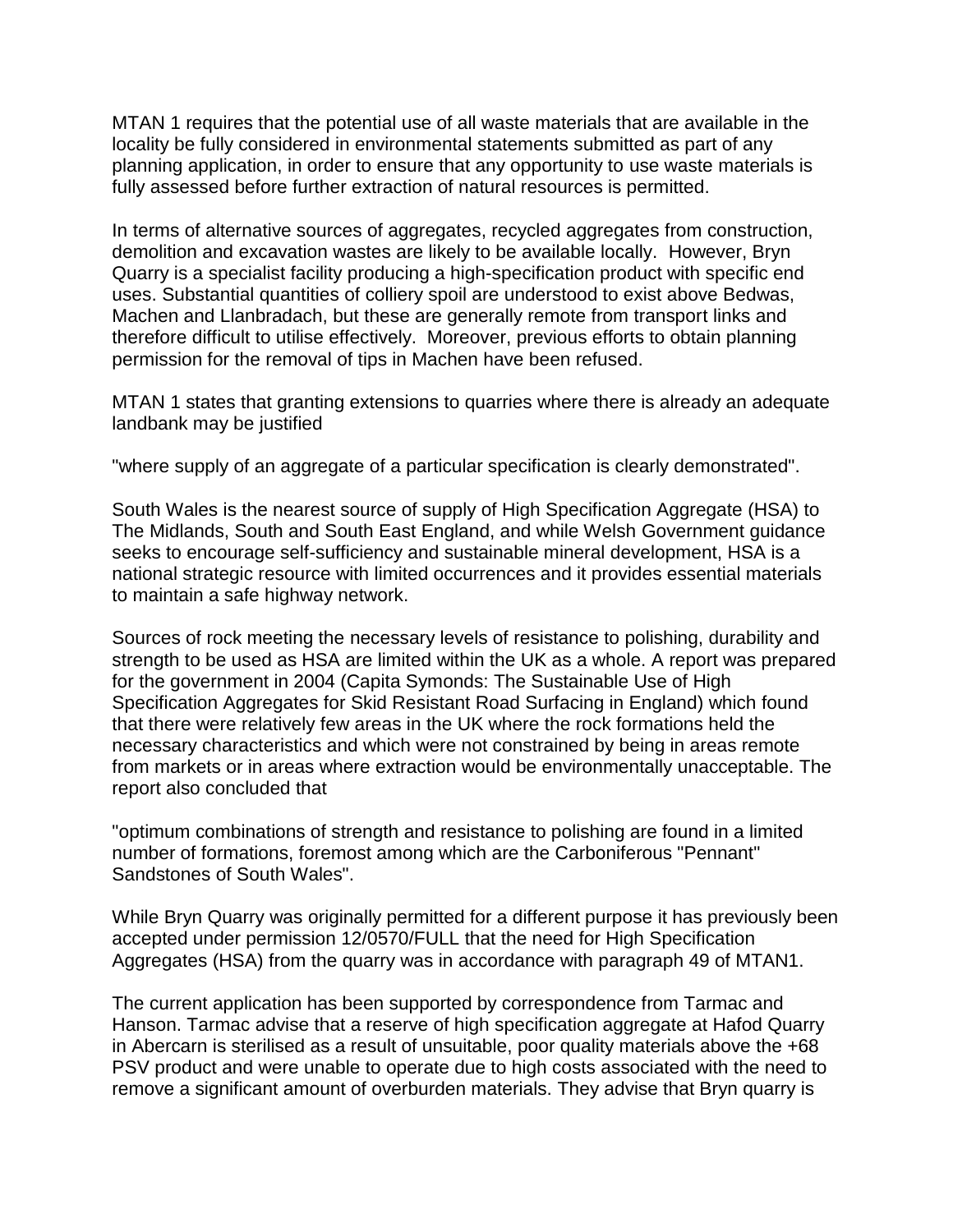strategically important to Tarmac's business as a supplier of High PSV asphalt within the UK. A further submission from Hanson Asphalt states that whilst Hanson does have its own source of +68PSV aggregate, reserves at their Craig Yr Hesg Quarry are almost exhausted and it is becoming increasingly difficult to produce the required volumes of +68PSV that the market now demands. Hanson advise that the only suitable alternative supply of aggregate that meets the required technical specification of a +68PSV aggregate for use in asphalt would be from Ireland. They raise concerns in terms of cost and carbon footprint with this alternative sourcing. It is noted that the RTS statement indicates potential other HSA quarry suppliers within Wales. Notwithstanding this fact it appears that there are constraints on the production of HSA stone from the nearest producers. Therefore it is considered that the proposal is in accordance with paragraph 49 of MTAN 1.

# Principle of the development

Policy CW15 recognises that mineral development needs to take place in the countryside since minerals can only be worked where they occur. Therefore, in principle, the development accords with the development plan providing that it is acceptable in all other respects. The proposed extension to the quarry working area falls within the designated Mineral Site Buffer Zone under Policies MN1 (Minerals Site Buffer Zones) and CW23 (Locational Constraints - Minerals Site Buffer Zones) and the separation distance to surrounding residential properties (unconnected with the applicants) would be in excess of the 200m distance advised in MTAN1.

Amenity impacts

Noise

An Environmental Noise Impact Assessment has been carried out by Hunter Acoustics based on the proposals. Noise sensitive properties (NSP) have been identified at Top Hill Farm, Greenacres Bungalow, Claerwen Housing Estate, Llancaiach Isaf and Brynheulog Street/Cefn Llwynau Street/Trosnant Crescent.

Results of baseline monitoring carried out as part of previous environmental noise impact assessments at the Site in 2010 and 2011 have been used to set limits at nearest noise sensitive receptors. Typical background noise levels taking into account the farm, quarry, materials recycling facility and in-vessel composting facility, varied from 31.5 decibels to 41 decibels. MTAN 1 paragraph 88 states that during daytime (07.00 - 19.00 hours) noise levels above 55dB(A) may cause serious annoyance. Where background noise levels are less than 45dB(A), noise levels should not exceed background levels plus 10dB(A). Night time (19.00 - 07.00 hours) noise should not exceed 42dB(A) although it is not proposed to carry out quarrying operations during the night time.

The noise survey concluded that, with the exception of Greenacres, which is within the control of Bryn Quarry Noise map models indicate that based on a worst case 1hr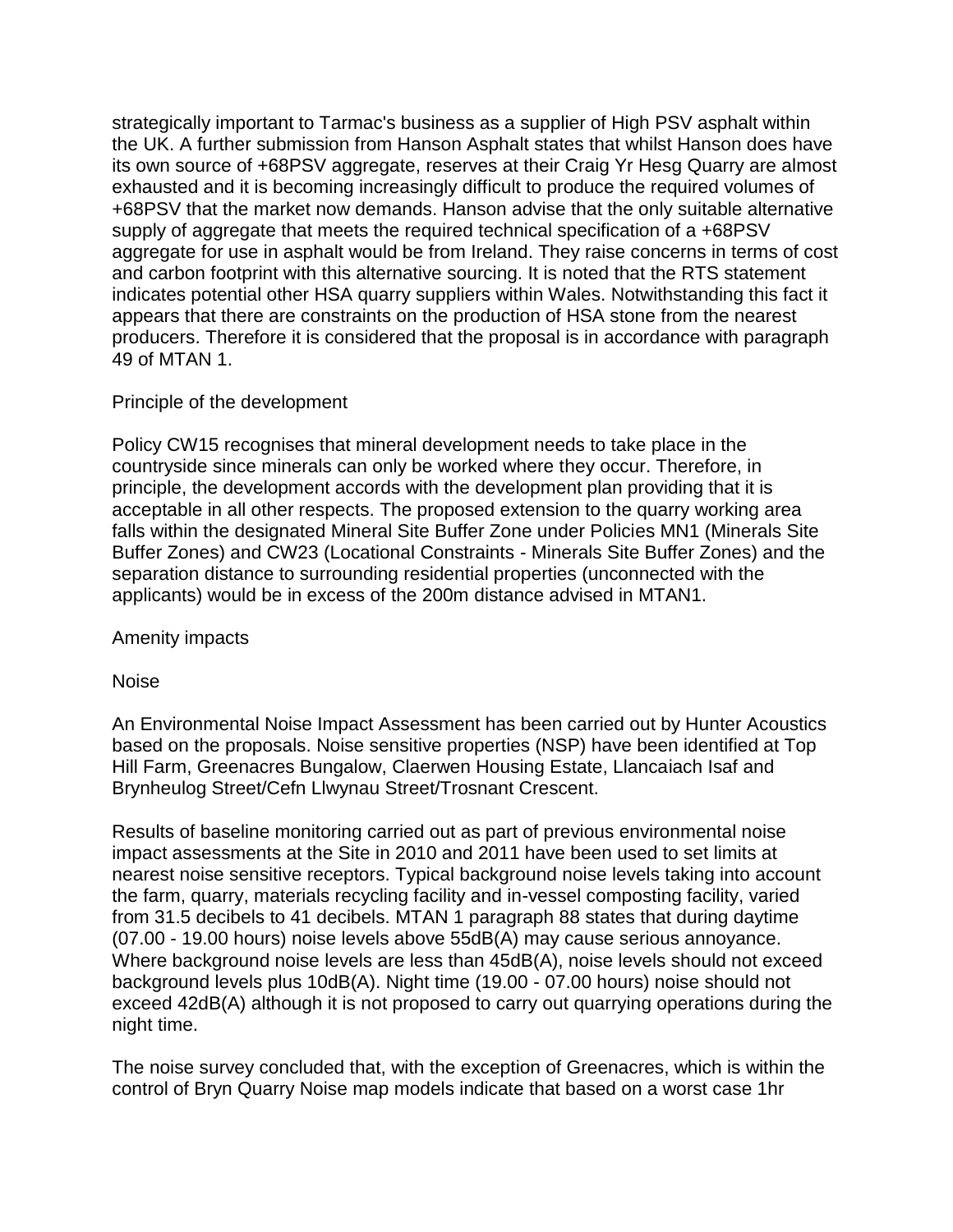daytime period, proposed noise level limits should be met at all NSPs and that excluding Greenacres, the predicted noise levels at sensitive properties ranged (within the phases of development) from 37dB(A) at Llancaiach Farm to 51dB(A) at Claerwen.

The Council's Head of Public Protection has reviewed the noise assessment and has raised no objection subject to planning conditions.

#### Air Quality

Dust is a generic term to describe particulate matter which may be found on the ground or other surfaces but which can become airborne to disperse in the atmosphere before returning to a surface. It is produced at mineral extraction sites during soil stripping operations, excavation of the mineral, processing operations and during haulage. Particles of less than 10 microns can enter the respiratory system and may be associated with a range of effects on human health, including those on respiratory and cardiovascular systems. MTAN 1 states that the potential impact on health must always be considered in relation to proposals for aggregates extraction.

The Environmental Statement air quality and dust chapter assesses the likely significant effects of the Development on the environment in respect of Air Quality. An assessment has been undertaken using modelling and included baseline monitoring at the nearest residential properties to the proposed extension between November 2018 and October 2019. The particle monitoring included the health related fractions PM10 and PM2.5 along with wind speed and direction, to help determine the contribution from the existing quarry and materials recycling facility.

The worse cast predicated air pollution is that annual mean PM10 is predicted to increase in Penybryn by 5% (from a baseline of 15.7ug/m3 to 17.7ug/m3 annual mean) and PM2.5 by 1% (from a baseline of 7.9 ug/m3 to 8.3ug/m3 annual mean). All changes in PM10 and PM2.5 at sensitive receptors have been graded as negligible within the chapter. This is compared to a Wales limit value (annual mean) of 40ug/m3 for PM10 and 25ug/m3 for PM2.5.

The predicted increase in the annual mean levels of PM10 and PM2.5 as a consequence of the Development has been classified as negligible significance at all sensitive receptors considered within the study area in terms of the IAQM/EPUK assessment framework. These predictions ignore any reduction achieved by mitigation and are therefore likely to be pessimistic. Following comments from the Health Board additional information was supplied in terms of short term air quality and these results indicate that the impacts from the proposed quarry extension are highly unlikely to cause any exceedance of the short-term air quality objective.

The Council's Head of Public Protection has assessed the submitted information and has raised no objection subject to the imposition of conditions to mitigate impacts on existing residential receptors.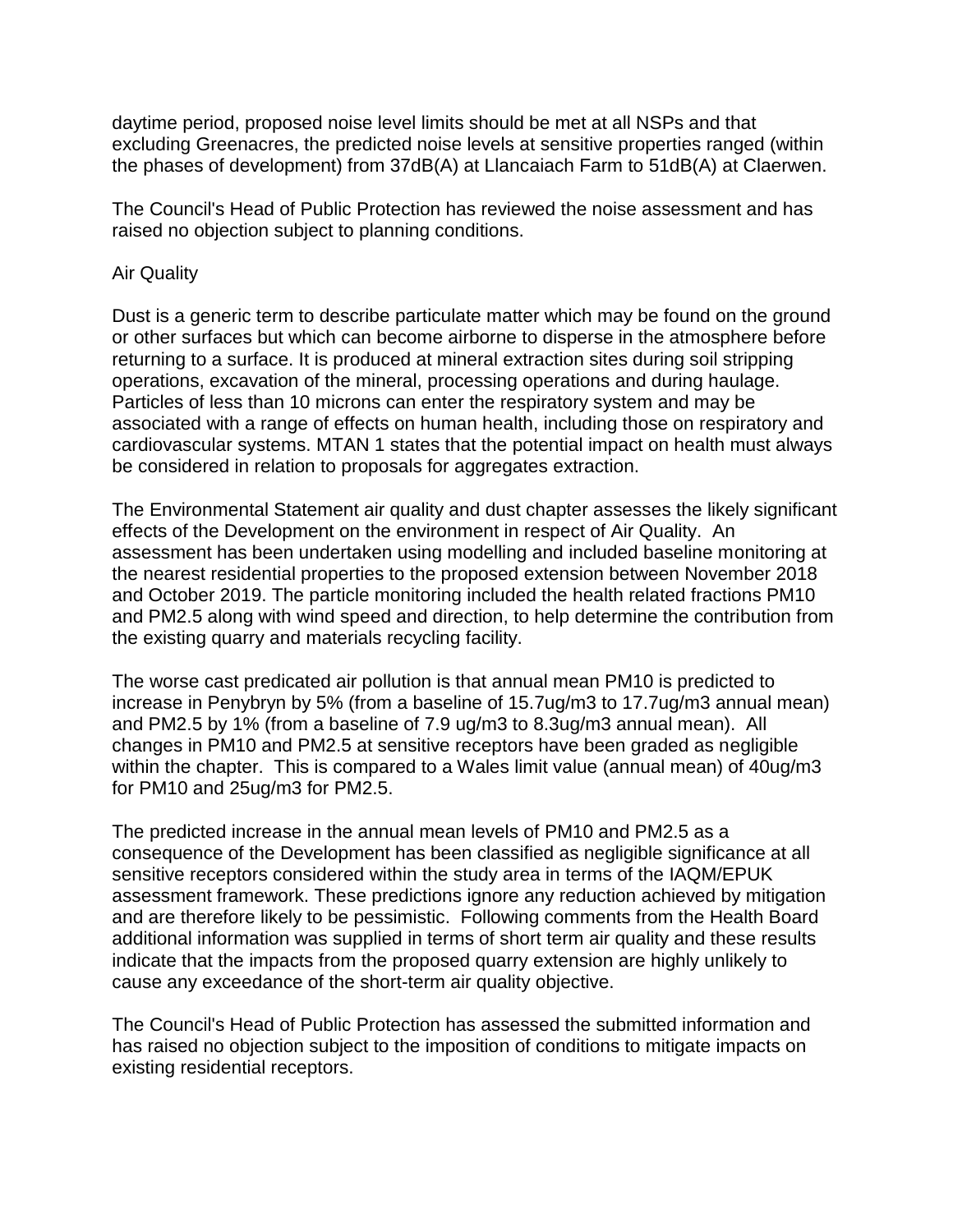#### Ground vibration

Sandstone is a hard rock that generally requires to be extracted by blasting. When an explosive charge is detonated in a borehole, pressure waves are generated in the surrounding rock. In quarrying operations the blasting is designed to remove a given quantity of rock in a controlled manner by utilizing the pressure waves to cause sufficient displacement in the rock face to break out the rock. The greatest part of the energy from the blast is absorbed in creating mass movement and in direct release to the atmosphere. Some energy, however, escapes to cause vibration in the surrounding rock and when this happens it travels through quickly and diminishes over time and distance like ripples on a pond. Ground vibration is measured in three planes at any one location as peak particle velocity (PPV).

Studies in the USA, Canada, Sweden and the UK have indicated that within normal frequency range associated with blasting, structural damage may be caused at vibration levels exceeding 50 mm/sec PPV. Minor cosmetic damage such as plaster cracks may occur at levels exceeding 12mm/sec. MTAN 1 recommends that the maximum level of ground vibration at sensitive locations should not exceed 6mm in 95% of all blasts measured over a 6 month period, and that no individual blast should exceed 10mms-1.

However, the previous quarry permissions were subject to a more stringent condition, which required that 95% of blasts should not give rise to vibration levels of more than 4mm/sec measured over 6 months and that no blast should exceed 8mm/sec. Officers have monitored vibration from existing quarry blasts at the site and have found that 2mm/sec PPV is rarely exceeded, and blasts often range between 1-1.7mm/sec PPV. The applicant has committed within the submitted information to undertake future blasting from the extended quarry in line with the previous condition requirements and noting the levels of previous blasting from the existing quarry area it is anticipated that even with the closer proximity to residents from an extended quarry that the proposed limits which are tighter than national policy requires is likely to be achievable. Therefore it is recommended that any permission granted be subject to a condition restricting PPV to 4mm/sec and 8mm/sec.

#### Landscape and Visual impact

The Council's Landscape Officer has reviewed the submitted Landscape and Visual Assessment (LVA) and considers there is unlikely to be any significant medium and long term adverse effects upon the landscape character of the study area providing perimeter mounding, along with site wide restoration is implemented, including planting / seeding design and habitat creation. The construction phase and operational phases are expected to have the largest effect on the landscape character area, however, this should be, with phasing, short to medium term and diminished with the provision of the seeded screening perimeter mounds. Mounds once planted will assist to integrate the site into the landscape character areas and SLA and with mitigation should not be significant. It is however, seen as essential that in order to do so and prevent these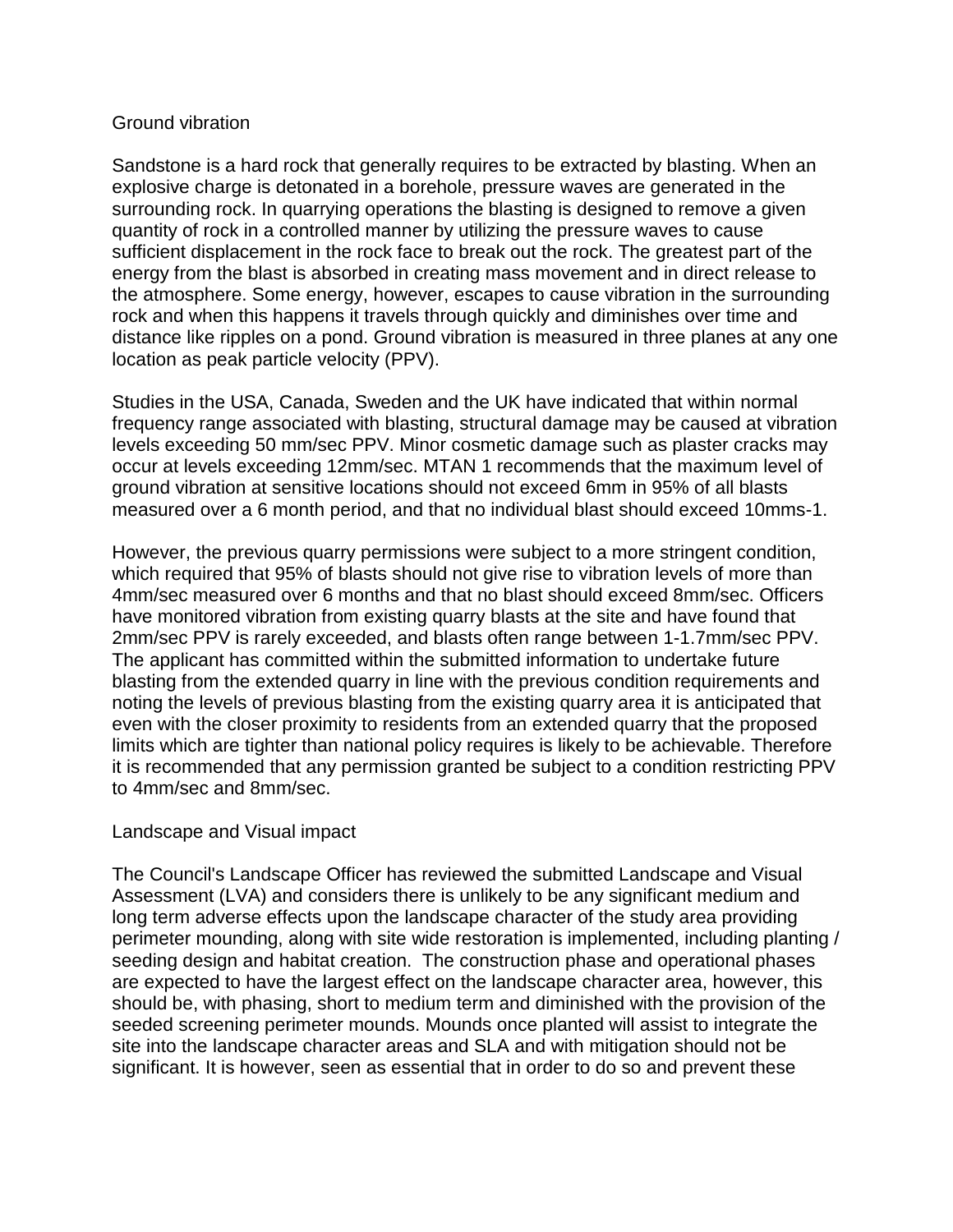mounds being seen as contrived, that their gradients are gentle, established with grass and quickly followed with the planting.

The visual effects on sensitive receptors notably residential areas adjacent to the site and users of adjacent Public Right of Way will be limited primarily to the construction period. Although significant during the construction period of the mounds, this will be temporary and short term and limited primarily to users of the adjacent Public Right of Way and properties immediately adjacent to the site. This is largely limited to a small number of properties afforded views of the site from the southern edge of Gelligaer and east of Penybryn. Adverse visual effects on these local sensitive receptors should reduce as the proposed construction of mounds and associated landscaping establishes and matures, thus integrating and reducing the short term adverse visual effect.

The extended quarry area appears to slightly overlap the green wedge designation (SI1 Gelligaer, Penybryn and Penpedairheol), although the remainder of the application area that falls within it would be subject to the proposed screening bund and peat habitat area. It is not considered that a small encroachment into this particular green wedge, which serves to protect the open nature of the land between Gelligaer and Penybryn, would be of detriment to its overall integrity.

The proposal has also been considered against policy CW4 (Natural Heritage Protection), which requires that proposals conserve and, where appropriate, enhance the distinctive characteristics of such designations. The existing quarrying operation already falls within the Mynydd Eglwysilan Special Landscape Area. Whilst the proposal seeks an extension of the area to be worked, it also proposes the restoration of the existing quarry area. In net terms, therefore, the impact upon the character of the Special Landscape Area is likely to be negligible.

Members are advised that the broad principle of bund screening has been established through earlier planning permissions (including 17/0973/FULL) with comments and oversight from the Landscape Officer and therefore it is considered that the proposals contained within the current application are reasonable and appropriate and finalised details can be achieved through conditions as required by the Landscape Officer to enable detailed discussions on planting and form.

It is noted and acknowledged that concerns have been submitted related to existing works carried out to provide part of the bund which has been raised in objection and subject to local publicity. This involved the contamination within the bund which has been subject to investigations including by Natural Resources Wales. Natural Resources Wales advised the Local Planning Authority that they served a Section 59 Notice to remove the plastic contaminated compost from the landscaping bund and the majority of this work has been undertaken.

The Bryn Group website includes a news article where Alun Price (Managing Director of Bryn Group) is quoted as saying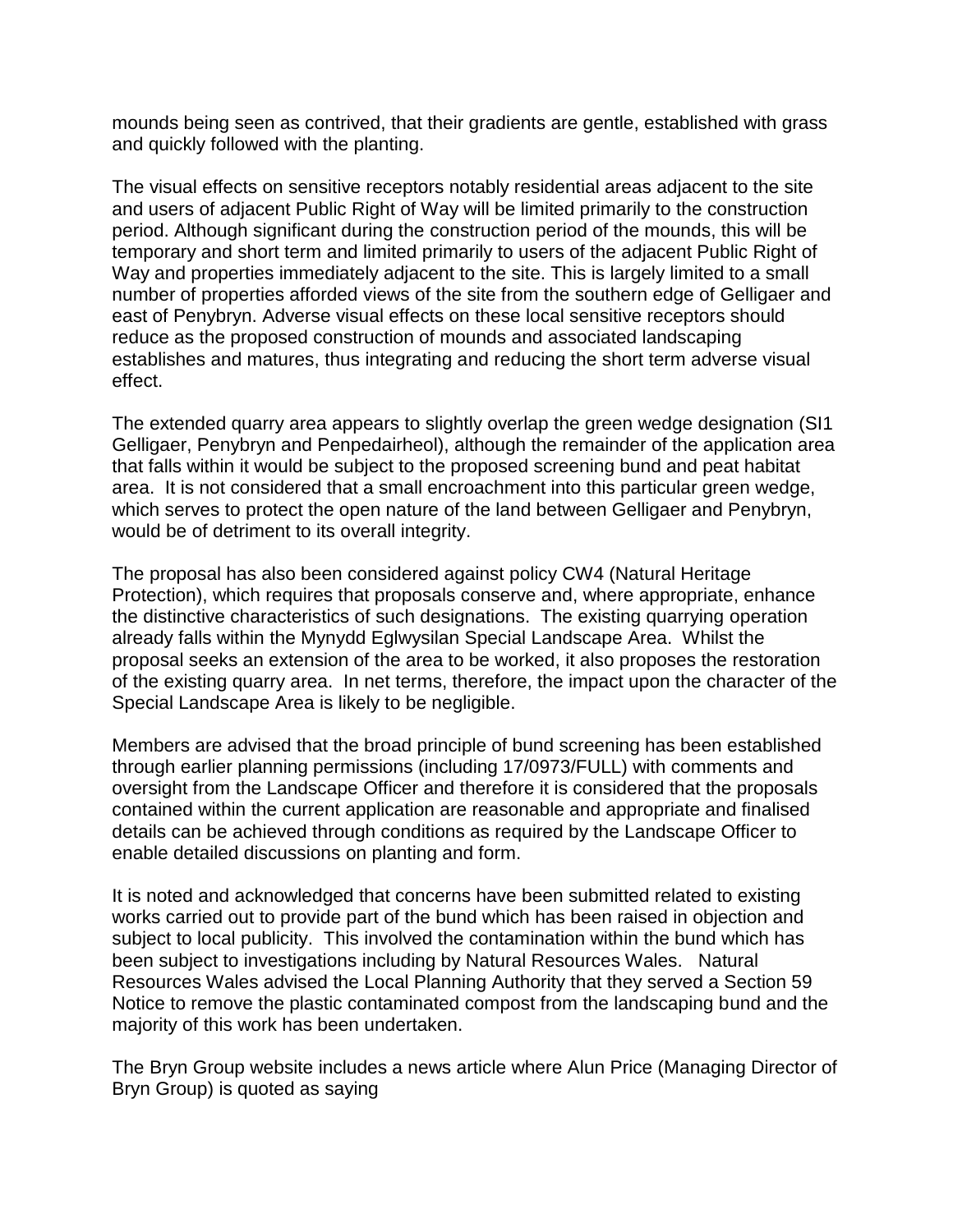"Our neighbours are justifiably angry at the contamination found in some consignments of compost used atop the quarry bund, and we have and continue to apologise unreservedly for that. We hope they will find assurance from this detailed independent study that found the structure of the bund is not contaminated, as many of them believe, and is in fact properly constructed. There was clearly a failure in the physical sifting ("screening") and quality control systems in place for our compost, but we assure you that it was not deliberate. With advice from NRW and our advisors, we have taken steps to identify and resolve the issue and have already improved our processes with the addition of a new screening machine and extra quality assurance checking. We will now work hard and swiftly to remediate the surface of the quarry bund to remove the areas of contamination, so that it can be landscaped and planted to improve both the visual impact and its shielding properties."

The issues surrounding the contamination of material within the bund is undoubtedly regrettable but from the statements provided by both Natural Resources Wales and Bryn Group show this matter is being addressed and indications have been given from Bryn Group that revised processes and additional equipment has been adopted which provides some reassurance that future bund works can be undertaken without such problems reoccurring.

#### Ecology.

Part 1(6) of the Environment (Wales) Act 2016 imposes a duty on a public authority to seek to maintain and enhance biodiversity in the exercise of functions in relation to Wales, and in so doing promote the resilience of ecosystems, so far as consistent with the proper exercise of those functions.

The Site is dominated by marshy and semi-improved grassland over deep peat, which is where most of the Development will be located. Other habitats include drystone walls, standing and running water, hedgerows, improved grassland, tall ruderal vegetation, scattered scrub, and ephemeral/short perennial vegetation.

The applicants have carried out ecological surveys including an Extended Phase 1 Habitat Survey, Botanical Survey of the Waun Rydd SINC, Survey for Great Crested Newt and Lapwing Survey.

There is one statutory designation within 2km of the site which is the nationally important Nelson Bog SSSI approximately located 300m to the south-west of the Site.

A further 16 Sites of Importance for Nature Conservation have been identified within the Biodiversity chapter of the Environmental Statement as being within 2km of the site. SINCs are local designations. The Waun Rydd SINC is located adjacent to the site boundary.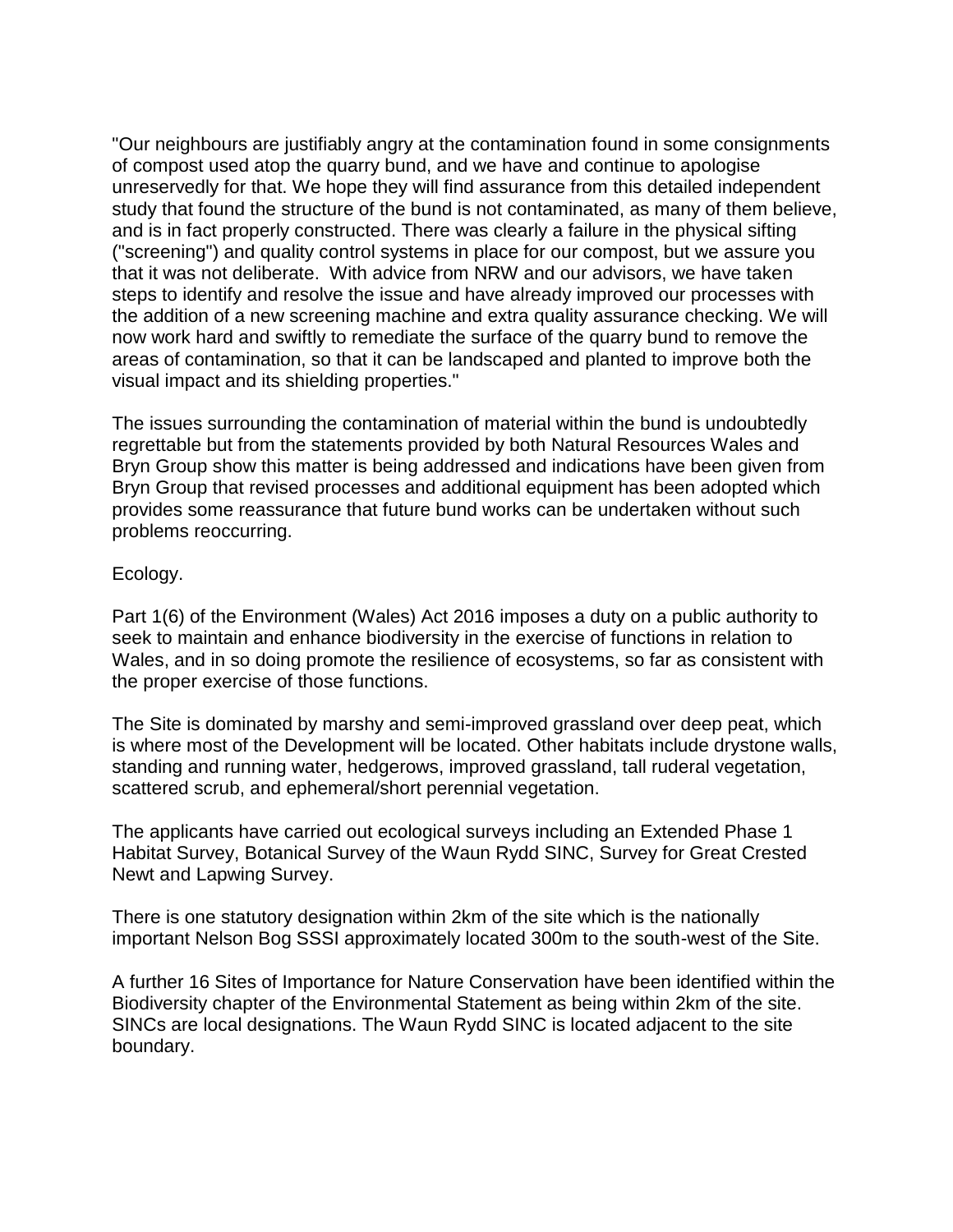Overall the assessment concludes that impacts on the Nelson SSSI is likely to be negligible and the impact on SINCs are also likely to be negligible without further mitigation measures.

A Great Crested Newt Survey was undertaken and found no evidence of the species concluding that Great Crested Newt are considered to be absent on-Site and within 500 m of the site boundary. The Site is considered to be of importance for birds, invertebrates, reptiles and common amphibians at a site level.

The Environmental Statement identified the main likely significant effects during the extraction phase are habitat loss, degradation and fragmentation, and disturbance or displacement of animals and birds. The following activities have also been identified as having potential to cause these significant effects:

Digging / soil stripping of existing overburden, requiring removal or disturbance of existing vegetation, dry stone walls and soils

Pollution by chemicals associated with the use of heavy plant or mobilisation of suspended solids resulting in toxic effects to plants

Removal of hedgerows; and

Visual, noise or vibration related disturbance from vehicles / heavy plant, lighting and digging.

The site restoration proposals include three areas for the deposition of peat extracted from the quarry extension area. These will be connected to surface water lagoons and water levels within the peat controlled via penstocks. The peat cells are intended to retain the existing peat resource (avoiding carbon release) but will also offset the loss of marshy grassland through the creation of approximately 5.82ha of new peatland habitat. The north-western cells are included in the landscaping for the consented screening bund. The depth of peat in the cells has been indicated as likely to be between 1m and 2.5 m.

Based on experiences gained from another Welsh site the applicant's ecologist advises this is likely to result in the establishment of blanket bog vegetation and/or mire vegetation of higher quality and ecological value than the agriculturally improved habitat to be lost.

However whilst the three peat cells will offset the total habitat loss, the positioning of the cells is such that the largest of the three, positioned at the eastern end of the existing quarry, is isolated from the other cells and habitats on the landscape bund by agricultural grassland. This will result in reduced habitat connectivity between the designated sites to the north and south of the Site.

The assessment advises that overall, in the absence of further mitigation, the loss of marshy grassland will result in a permanent adverse effect of significance at the Local level.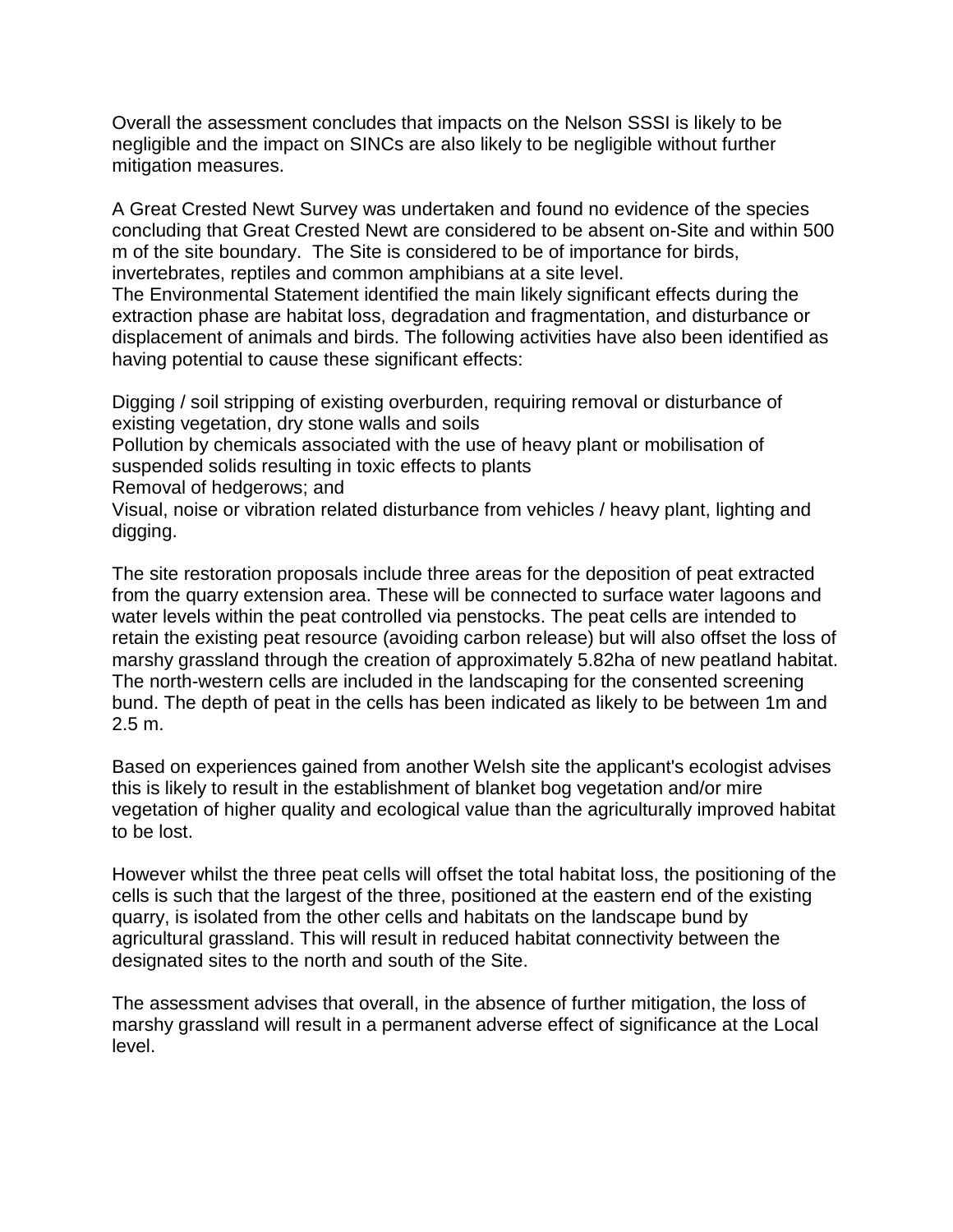To address this adverse impact it is proposed that the restoration plans include a corridor of new wetland habitat to restore connectivity between the Waun Rhyd SINC and Nelson Bog SSSI. It is considered that Landscaping plans can be finalised with the Landscape Officer and Ecologist to provide a visually acceptable restoration to provide enhanced habitat connectivity. A planning condition requiring details of finalised Landscaping and hedgerow enhancement are proposed to be included.

Whilst there will be a minor adverse effect on the disturbance / displacement of birds (including waders) and other wildlife during the operations phases, following restoration it is anticipated to result in a minor beneficial effect resulting from habitat creation (including provision of new habitat for lapwing) and long-term management for the peat and habitats, ponds and ditches, reptiles and invertebrates.

The Council's Ecologist has reviewed the submitted information and raises no objection recommending planning condition to secure biodiversity conservation and enhancement on site.

#### Hydrology/Hydrogeology

The submission has included detailed Hydrology information which has been reviewed by both Natural Resources Wales and the Council's Land Drainage Officer. The existing quarry operation has a dewatering process and existing lagoon system and it has been acknowledged by all parties that the proposed extension of the quarry will require additional measures to ensure there are no adverse impacts on the water environment particularly noting the hydrological linkages to environmental sensitive sites most notably the SSSI. It is proposed that planning conditions to require a full scheme of drainage measures is submitted and agreed prior to the quarry extension being brought into use and subject to agreement of these measures the proposal would accord with Policy CW5 (Protection of the Water Environment).

#### Heritage, Archaeology and Conservation

It is considered that the proposal will not have a detrimental impact on the closest Listed Buildings (Gelliargwellt Uchaf Farmhouse and Bee-holes) and that no other Listed Building (including Llancaiach Fawr and the adjacent barn) will be unacceptably impacted by the development. The consultation response received from Glamorgan Gwent Archaeological Trust indicates that it is anticipated that there will not be an impact in terms of known Archaeology and the application site is sufficiently separated from the Gelligaer Conservation Area to ensure its character and appearance is preserved by the development.

#### Traffic and Highway impacts

In terms of the impact of Traffic and the Highway impacts it is noted that the proposed development would maintain the existing levels of traffic already in place from the quarry and would therefore not lead to an increase in daily movements to/from the site.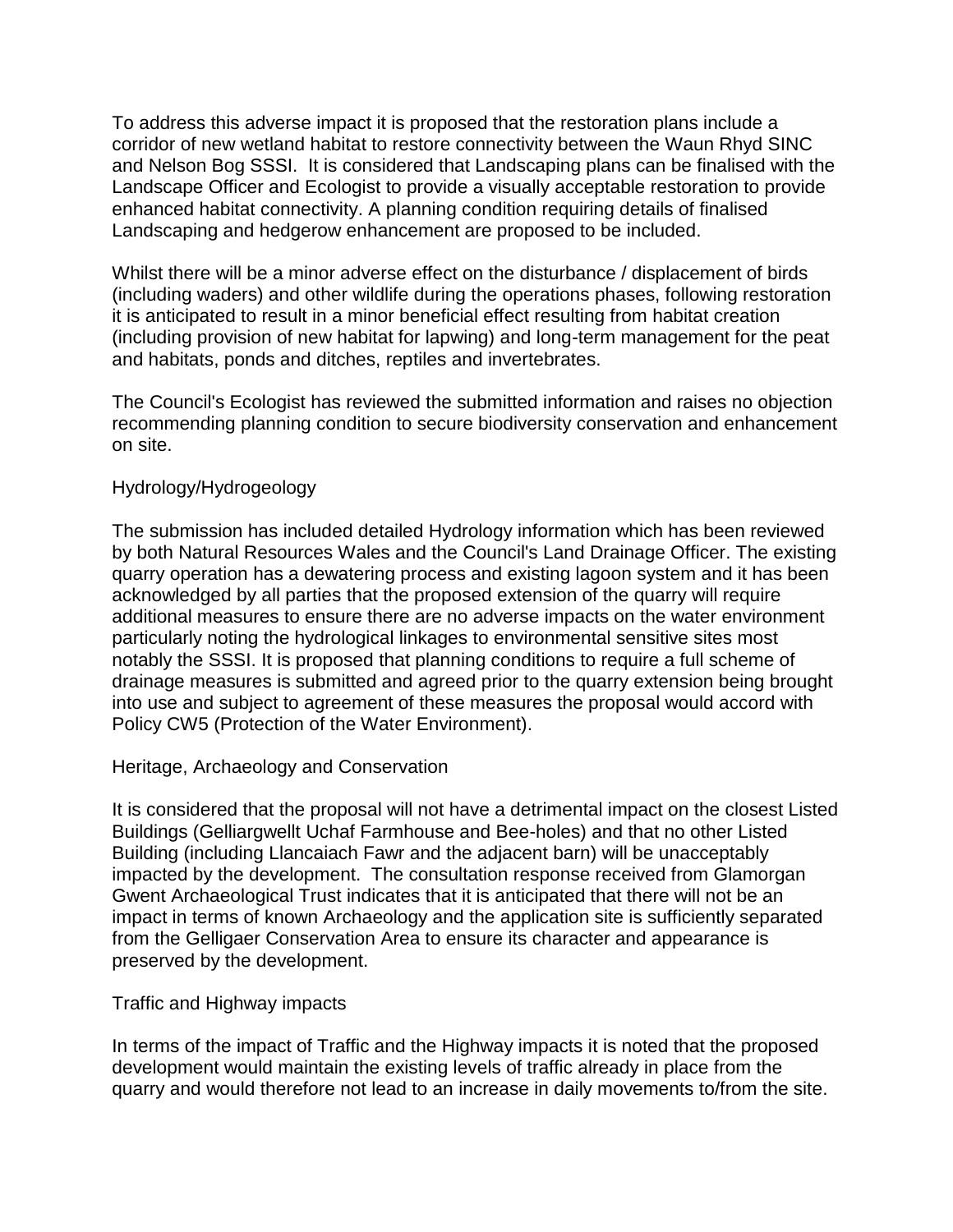On this basis the Transportation Engineering Services Manager has raised no objections to the development subject to planning conditions being imposed which restrict daily exportation and importation of stone and waste materials for fill, require cleaning of vehicles prior to entering the public highway and also restrict the number of vehicles laden with minerals to leave the quarry during school run hours and lunchtime during term time.

In response to a weight restriction Traffic Order put in place on the Shingrig Road Bridge at Nelson the applicant submitted a technical note which indicates that an alternative route (A470/A4059 4-arm roundabout near Abercynon - A472 towards Treharris - A472 towards Tredomen - Penallta Link Road - Penallta Road to Gelligaer - Church Road onto Gelligaer Road - Bryn Quarry access) has sufficient capacity to accommodate all HGV traffic associated with Bryn Quarry.

It is considered that with the requested conditions to address highway considerations that the proposal would accord with Policy CW3 (Design Considerations - Highways).

# Legal Agreement

It is noted that previously legal obligations have been agreed with the developer in respect of a Section 106 agreement associated with the consent for the bund and also a variation of condition application (17/0971/NCC) in order to secure proposed peat mitigation measures, to secure monitoring of water levels within the SINC and to set trigger levels for further mitigation to protect the characteristic features of the SINC. This may include financial measures, for example a bond, to ensure that the peat mitigation measures can be completed if, for some reason, the operator fails to comply. It is considered that an updated Section 106 agreement based upon the previous agreement be sought reflecting the new proposal as well as the timescales of the revised extraction and restoration period and entered into if members are minded to approve the application.

### Comments from Consultees:

Gelligaer Community Council advised that they unanimously objected to planning application Case Ref 20/0702/FULL for the retention of, and proposed extension to the quarry at Gelliargwellt Uchaf Farm on the following grounds:

1. Dust - local residents are having to endure the nuisance of increased visible dust on their clothes, cars, windows of their properties and on furniture throughout the inside of their homes which is causing much distress.

2. Noise - residents are having to endure loud noise from machinery and blasting at the site, and whilst industrial noise has controls in place, agricultural has none and it is nigh on impossible to distinguish between the two.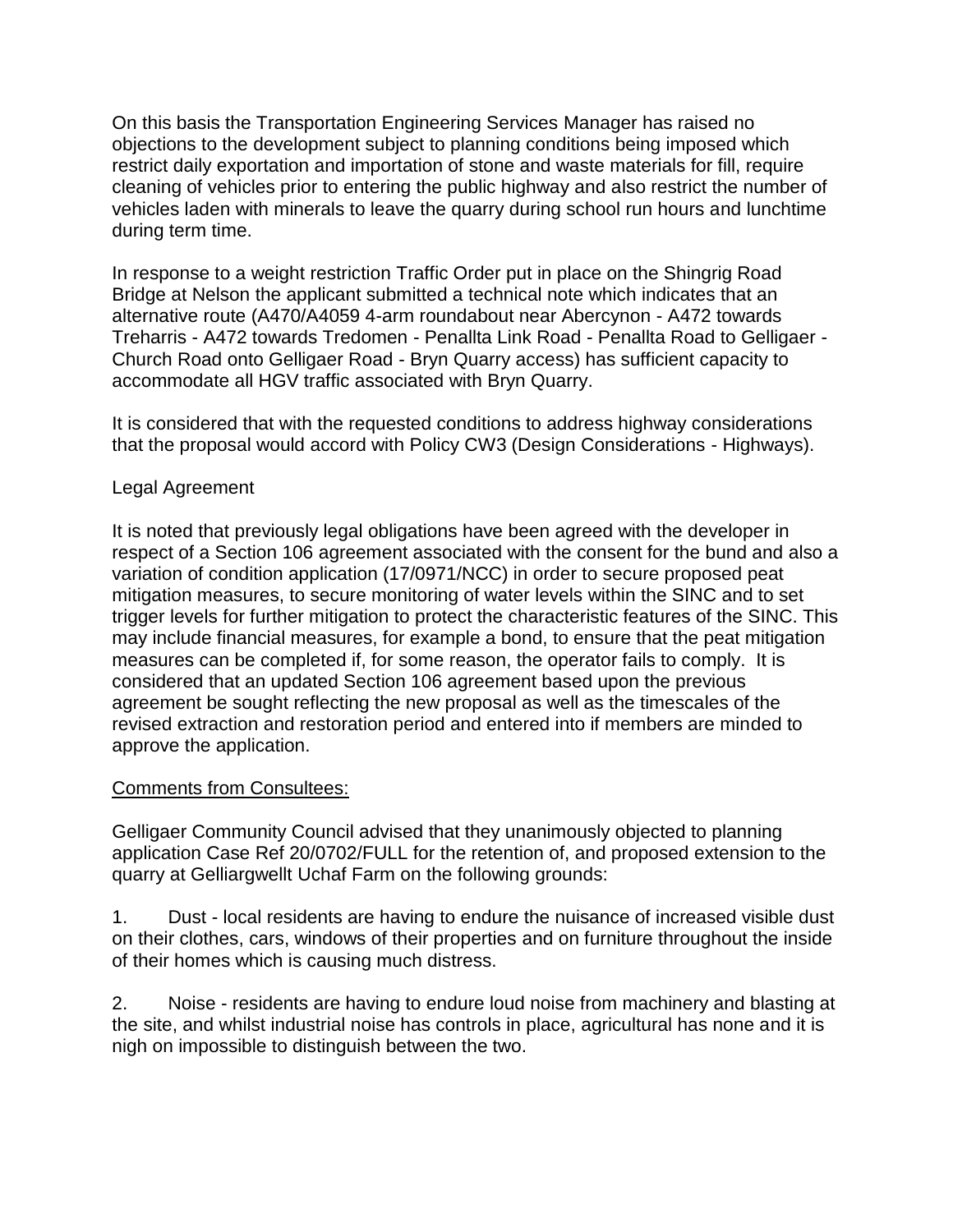3. Environmental - the development has a direct negative impact on the natural habitat. Biodiversity is reduced when existing organisms in the habitat are displaced or destroyed.

They concluded that gradual incremental planning applications have resulted in this development encroaching closer to just within 300m of people's homes. The dust, noise and environmental damage does not affect just one home but a whole estate. It contributes to considerable hidden suffering, with increased levels of stress, anxiety and depression experienced, which can lead to long term physical health conditions. The residents have a basic right to quiet enjoyment which this development does not allow. The Public Rights of Way Officer has recommended a number of planning conditions to protect existing rights of way which are close to the site. It is however considered that separate legislative powers exist in respect of public rights of way and to avoid duplication of powers the comments will be provided to the applicant as informative advice.

In relation to the Heritage Officer's comments about the lack of consideration of Llancaich Fawr (Grade I listed Llancaiach Fawr Manor House and Grade II listed adjacent barn) which is located approximately 1.35km from the application site a Heritage Addendum was prepared and submitted by the applicant. This considered the impact on Llancaiach Fawr and in particular commented "The manor house is set more widely within enclosed fields and woodland creating a largely rural setting. The manor has no functional or associative relationship with the application site, nor does it have any visual linkages through designed or incidental long-distance views that contribute to its significance. By the virtue of their distance from the site, intervening built form, topography and landscape features, it is not considered that the site makes any contribution to the significance or setting of Llancaiach Fawr Manor House and barn."

The addendum went on to consider the Impact of the development as "Acknowledging that setting is not limited to visual effects. It is clear, that Llancaiach Fawr Manor House has an enclosed immediate setting with a clearly defined curtilage to the manor complex. The entrance to the property runs north to south and is lined by mature trees, providing screening to the east. Within the wider setting of the assets there is intervening woodland and modern industrial buildings which separate the assets from the Site. In addition, the assets are set c.50m lower than the level of the site, which prevents long distance views towards the site. By the virtue of their distance from the site, intervening built form, topography and landscape features, it is considered that the proposed development would have a neutral impact on the significance or setting of the historic assets." It is considered that the impact on Llancaiach Fawr from the development proposed would be acceptable.

In respect of a further matter raised by the Conservation Officer related to the impact of the development on the closest listed buildings (Gelliargwellt Uchaf Farmhouse, Grade II listed and Stone Garden Wall with Bee-Boles, Grade II listed) the addendum submitted reaffirms that the conclusions in the submitted heritage statement remain valid. It is considered that the setting of the farmhouse and wall has already been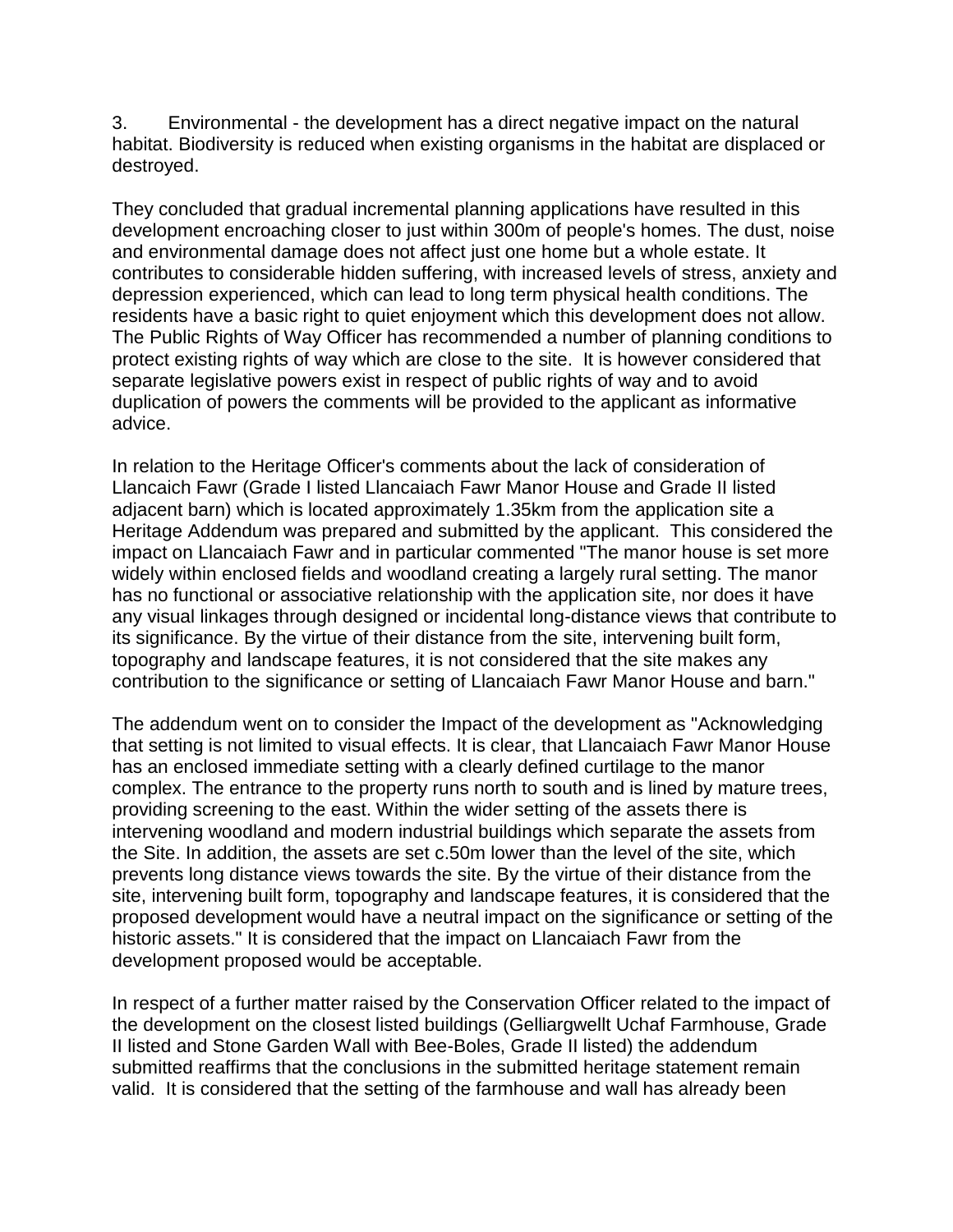impacted by previous development (in particular the recycling operation) and the proposed quarry extension will be adequately screened by existing landscaping and additional planting is not required to preserve the Listed Building and its setting.

#### Comments from public: - Dust / Air Quality.

Can't sit in garden or open windows or leave washing out or have to rewash. Impact on School and Children's health.

The application submission has included monitoring and modelling for air quality and provisions are made for ongoing monitoring of dust and air quality during the proposed development including the restoration phases of the site following the cessation of extraction. The proposal is considered to have an acceptable impact on all surrounding receptors.

#### Noise.

The application submission has included an assessment of noise impacts and this has been found acceptable. A Planning condition to require agreed noise levels are not exceeded is proposed.

### Odour Issues.

It is not anticipated that the quarrying operation will generate significant impacts in terms of odour. The issue of odour from other activities of Bryn Group (for example farming and recycling) would be matters to be addressed separately from the consideration of this application.

Adverse Impact on resident's Health (Physical and mental wellbeing including stress) and quality of life and human rights.

Impacts in terms of dust and noise have been addressed above. It is not considered that with the safeguards recommended in terms of dust and particulate monitoring that there would be any unacceptable impacts on health, quality of life or related human rights.

Will lead to an Increase in blasting and associated vibration, Lack of notice for blasting, blasting limit too high.

Adverse impacts and damage to surrounding residential properties from Blasting.

As considered in the report above the blasting/vibration levels would be restricted in line with the existing permissions for quarrying at the site. The level of vibration (PPV) contained within the planning condition is more onerous than national guidance (MTAN1) and below the recognised threshold for where damage to property may occur and is therefore considered to have an acceptable impact on neighbour amenity. The matter of notice period for blasting would be a matter for the applicant to address.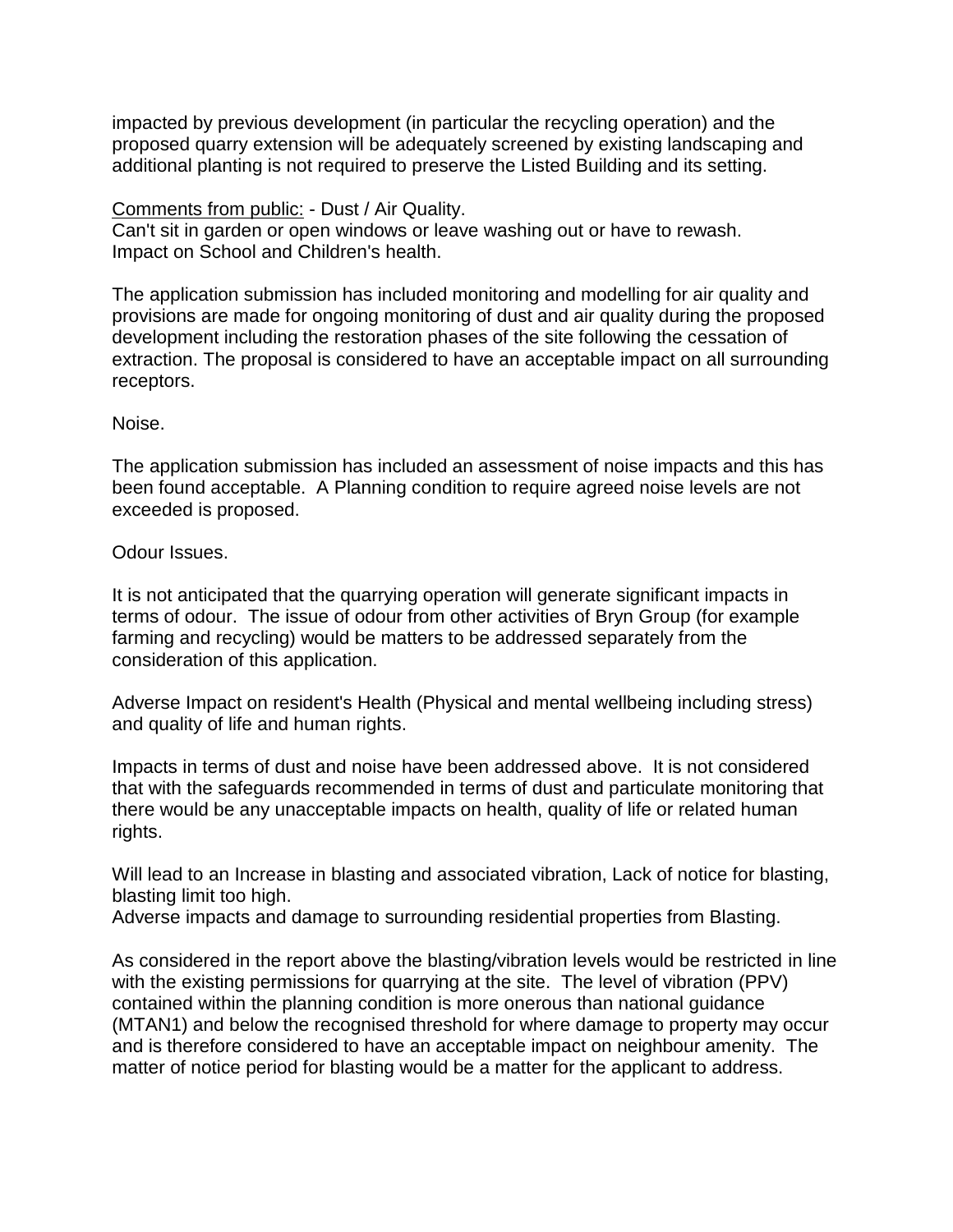Adverse Traffic Impacts including from HGVs.

The proposal would continue the existing level of traffic in terms of HGV movements and the Transportation Engineering Manager has offered no objection to the development subject to conditions to restrict the quantum of minerals that can leave the site on a daily basis and further restrictions related to time periods to accord with school term dates.

Impact on archaeology.

The Council's Archaeological advisor (Glamorgan Gwent Archaeological Trust) has raised no concerns in respect of the impact on archaeology.

Visual Impact.

Subject to conditions and finalised restoration plans it is considered that the development will have an acceptable Visual Impact on the area.

Pest/Vermin problems.

It is not considered that the proposal for the quarrying operation and extension would itself lead to a material risk of pest/vermin.

Impact on Wildlife (including bats, lapwings, snipe, woodcock, ducks, newts, pee wits, red kites and frogs and their ponds).

The proposed development would impact some habitat and wildlife during the excavation phases however following restoration it is considered that it is anticipated to result in a minor beneficial effect resulting from new habitat creation.

Adverse impact on SINCs.

The SINCs and indeed a SSSI have been considered as part of the assessment submitted with the application and with the proposed restoration planned, no unacceptable impacts on the designations will occur.

Proximity of extended quarry to existing residents/settlements (Quarry too close to residents) and possible future encroachment.

The proposal would maintain a sufficient buffer to existing residential which exceeds the 200m required under MTAN1. Any future applications would be considered at the time they are submitted in accordance with national and local planning policy.

Property devaluation.

Devaluation is not a material planning consideration.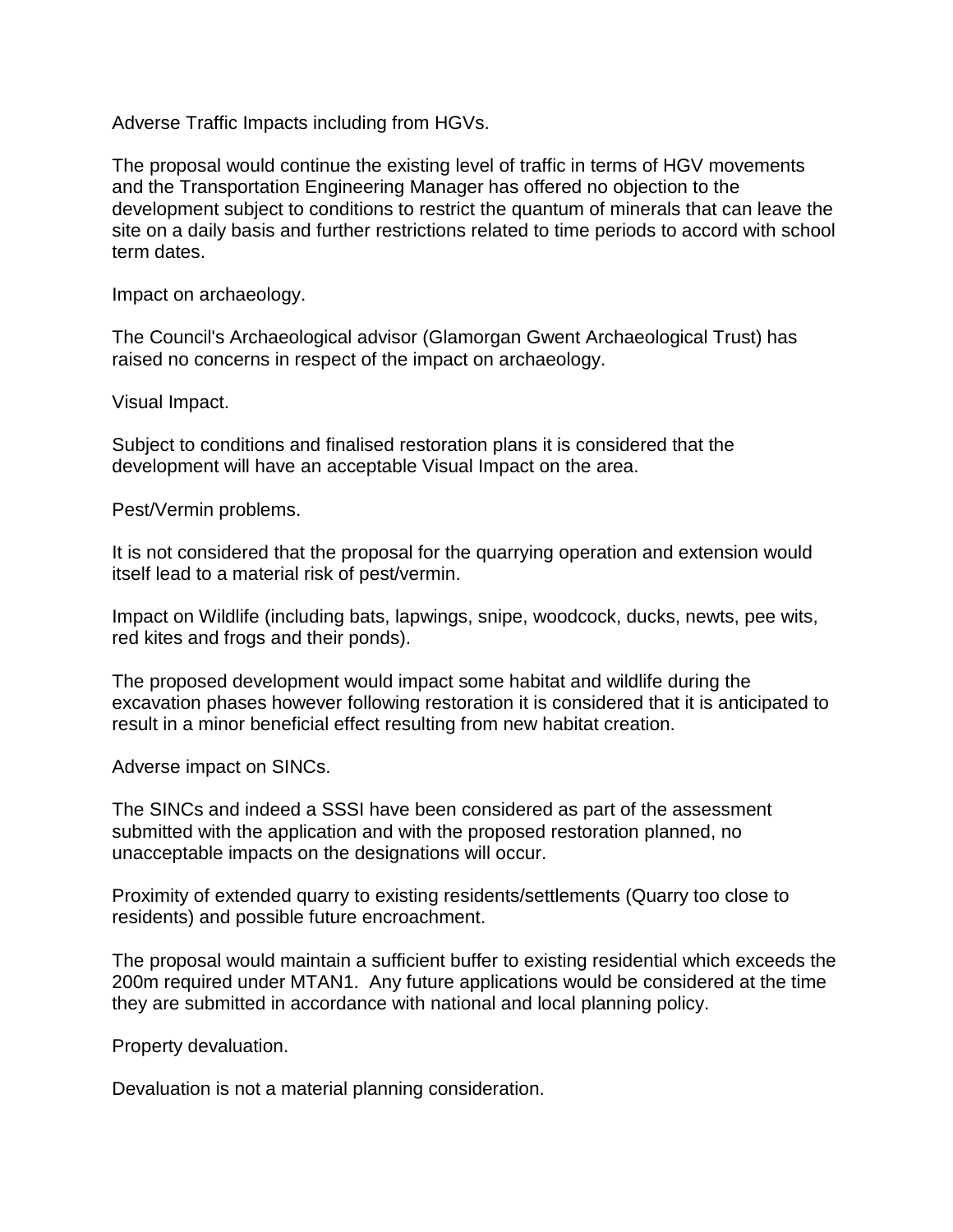The CCBC's LDP minerals policy includes a 250m buffer zone as a minimum allowed.

The proposal accords with the Local Development Plan's mineral policies including buffer zone.

Effect on Conservation Area, Heritage/Tourism (including Llancaiach Fawr).

The proposal is not considered to have any unacceptable impacts on the Gelligaer Conservation Area, Heritage Assets or Tourism.

Contamination of the ground and bund with plastic waste and animal waste.

As detailed earlier in the report the issue of bund contamination has been investigated with NRW serving notice on the applicant and removal of unacceptable material has commenced.

We cannot know what they will use to backfill this quarry in later years.

The application documents state that restoration will be achieved through backfilling the quarry void utilising quarry overburden, waste blast material and inert waste. This is considered to be acceptable in human health terms.

Cumulative effect of activities at Bryn Group are unacceptable.

In assessing the application regard has been had to the existing lawful operations of Bryn Group which includes recycling, farming and anaerobic digestion facilities as well as the existing quarry operation. The proposed extension will not increase traffic movements of HGVs and will be subject to similar restrictions as the existing permissions. It is not considered that the cumulative impact is unacceptable.

Misleading conduct of Bryn Group in media/press releases.

No specific details have been provided and this is not considered a material planning consideration.

Loss of Common.

The land comprising the application site is within private ownership and is not common land. Following final restoration the site would return currently inaccessible quarry land to countryside and as such it will not result in a permanent loss of common.

No benefits to local community.

This is the personal view of the objector.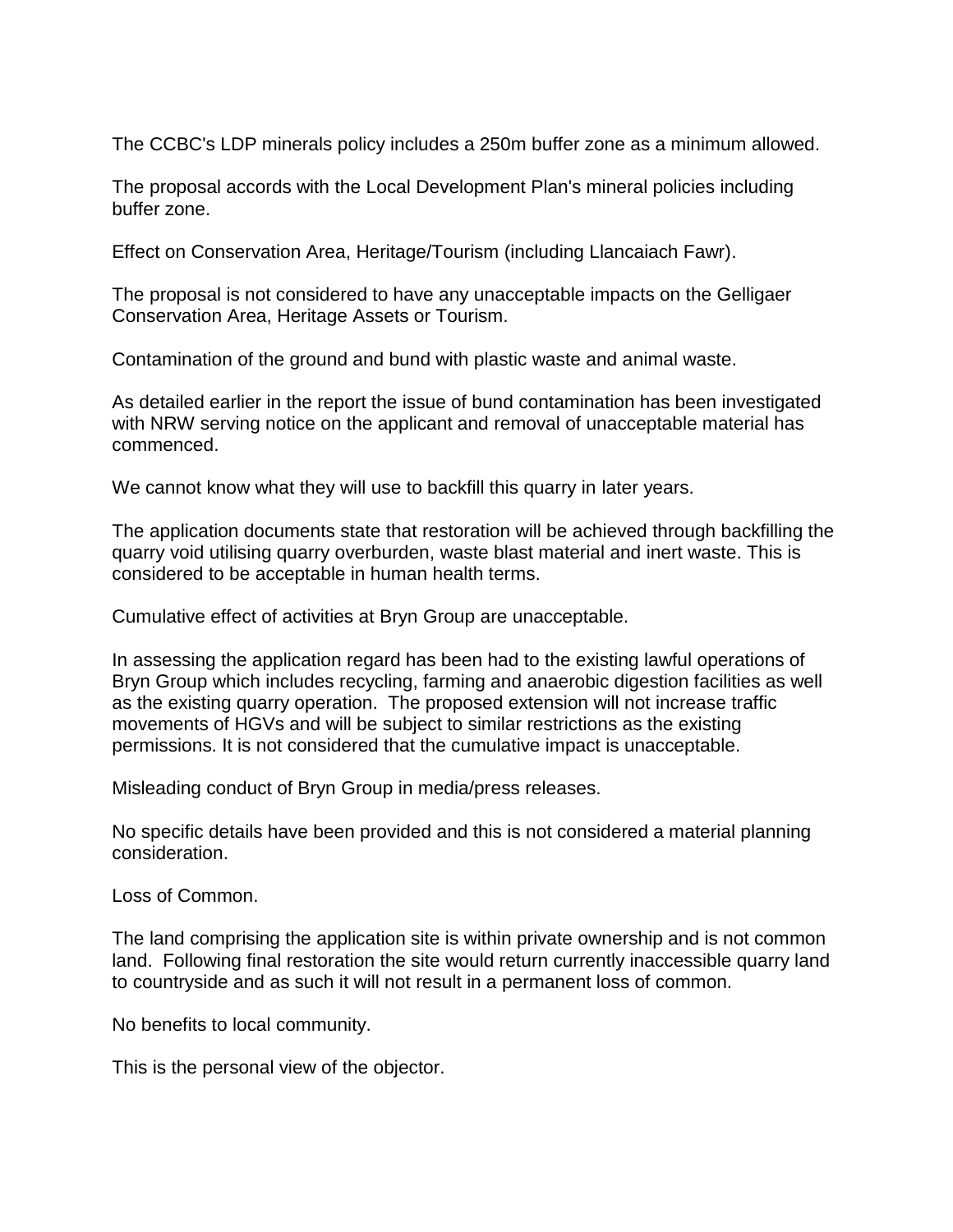Company broken law numerous times.

No specific details have been provided and this is not considered a material planning consideration.

Raise concerns over the honesty/integrity of the planning process if application is granted as the Council use the site for Waste Management.

The planning application has been subject to normal publicity procedures and planning processes and the application has been reported to Planning Committee in a transparent manner. The Council has established separation of functions to ensure probity in the planning process.

Local Residents homes and communities should be respected and treated with a priority over this quarry.

The development has been assessed having regard to impacts on residents within the communities and the proposal is deemed acceptable.

Bryn Group carry out works and then apply for retrospective planning, operates outside permitted hours.

The application before members is to extend the quarry and consolidate existing quarry activities which can be lawfully carried out under extant planning permissions. The application should be considered on its merits.

Allege that Bryn group threatened staff with their jobs if they don't support the application and get friends and family members to do the same.

No evidence has been provided that any representations received have been made under duress.

Urge councillors to reject application.

This would be a matter for councillors to consider having regard to the relevant material planning considerations in respect of the application.

Blocking a public rights of way with the bund.

The Public Rights of Way Officer has been consulted on the application and has offered no objection to the application. Obstruction of Public Rights of Way is subject to specific legislation and therefore should this occur action can be undertaken.

This place needs to be closed down not extended.

Just for the financial benefit of applicants.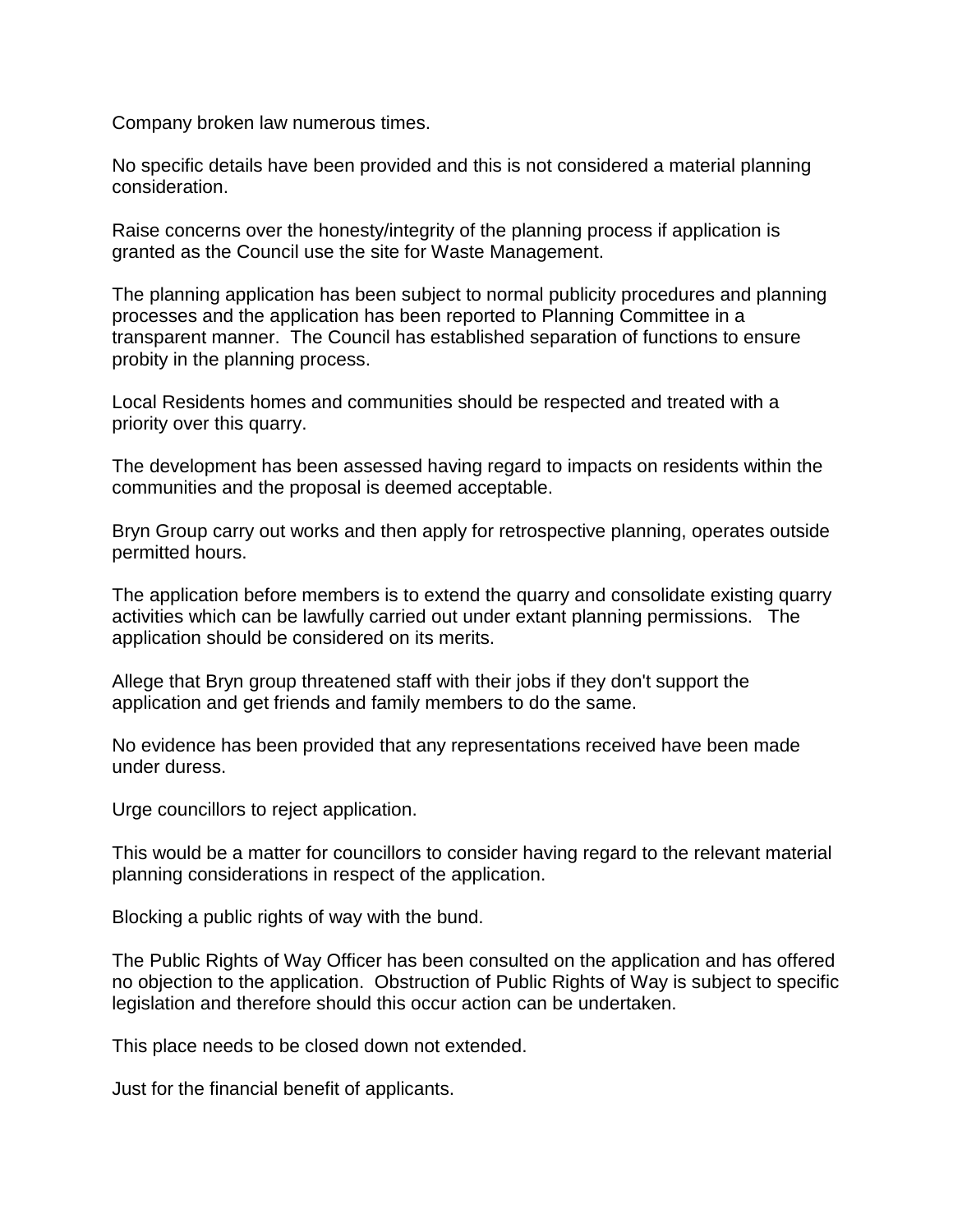These are the personal views of the objectors.

No safe or secure fence to keep people out of quarry.

This would be a matter for the quarry operator to address through their responsibilities as landowner and in respect of other legislation (such as health and safety legislation).

CCBC ignores residents.

The representations received from residents have been summarised in this report. Impact on Ecology, habitats and biodiversity, landscape and heritage would be much greater than acknowledged in the Environmental Statement.

The Environmental Statement and subsequent submissions by the applicant are considered to be sufficient to address the issues raised above.

Contrary to the Council's duty under the Wellbeing of Future Generations (Wales) Act 2015.

The duties under the Well-Being of Future Generations (Wales) Act 2015 have been considered as detailed within the other material considerations section of this report.

The Pre-Application Consultation and conclusions was flawed.

It is considered that the pre-application consultation accorded with statutory requirements for validation of the planning application.

The area around the application site has a low environmental capacity to absorb a further 24 years of quarrying.

The argument put forward about the scarcity and quality of the High Specification Aggregate is not compelling enough.

The application has been considered with regard to National Planning Policy including Planning Policy Wales, Minerals Technical Advice Note 1 and supporting Regional Technical Statement. The consideration of environmental capacity has been balanced against the extension of an existing quarry operation which has the ability to produce High Specification Aggregate and the proposal is considered acceptable and in accordance with paragraph 49 of MTAN1 where supply of an aggregate of a particular specification is clearly demonstrated.

Extension of this quarry is not justified in the sensitive location.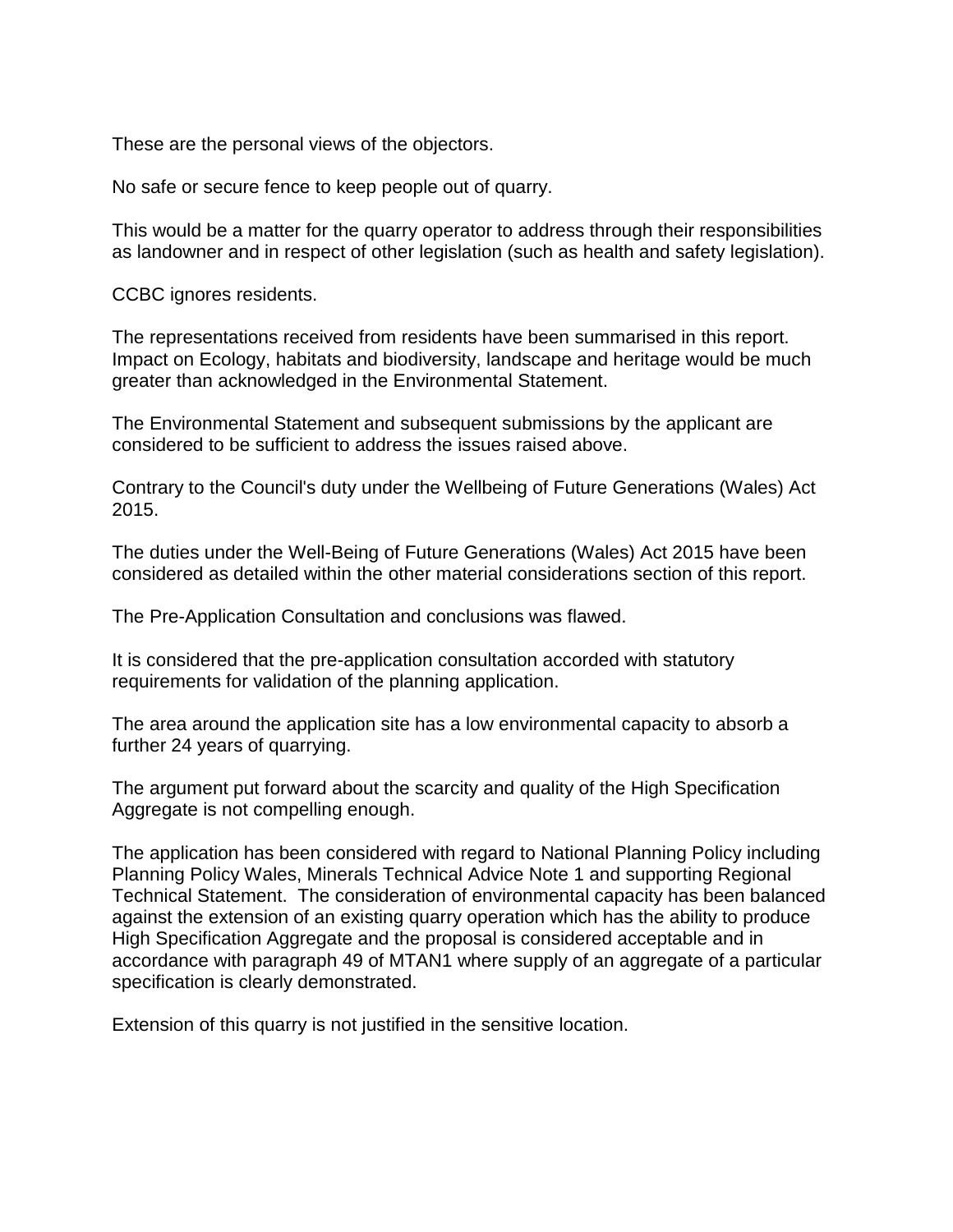The application has been considered in respect of the designations and impacts of the development is subject to the planning conditions proposed is considered to have an acceptable impact.

Impact on Coal workings, Historic mining records are not complete and there is a risk of subsidence/sink holes.

The Coal Authority have been consulted on the application and have raised no objections in relation to the development.

The Transport Assessment has not taken into consideration the Ty Du Farm development in Nelson.

The proposed traffic from this application would remain the same as the existing quarry operation with vehicle movements restricted by planning conditions and therefore would have neutral impact in overall traffic numbers versus the current baseline. The Transportation Engineering Manager has raised no objections to the development.

Other material considerations: The duty to improve the economic, social, environmental and cultural well-being of Wales, has been considered in accordance with the sustainable development principle, under section 3 of the Well-Being of Future Generations (Wales) Act 2015. In reaching the recommendation below, the ways of working set out at section 5 of that Act have been taken into account, and it is considered that the recommendation is consistent with the sustainable development principle as required by section 8 of that Act.

Future Wales - The National Plan 2040 was published on 24 February 2021 and forms part of the statutory development plan for the county borough. In addition to this Planning Policy Wales (PPW) has been amended to take account of Future Wales and PPW Edition 11 has also been published on 24th February 2021. In reaching the conclusion below full account has been taken of both Future Wales and PPW Edition 11 and where they are particularly pertinent to the consideration of the proposals they have been considered as part of the officer's report. It is considered that the recommendation(s) in respect of the proposals is (are) in conformity with both Future Wales and PPW Edition 11.

RECOMMENDATION (A) that the application is DEFERRED to allow the applicants to enter into a Section 106 Agreement as set out above (B) On completion of the Agreement, that planning permission is GRANTED.

This permission is subject to the following condition(s)

01) The development hereby permitted shall be begun before the expiration of five years from the date of this permission. REASON: To comply with the provisions of Section 91 of the Town and Country Planning Act 1990.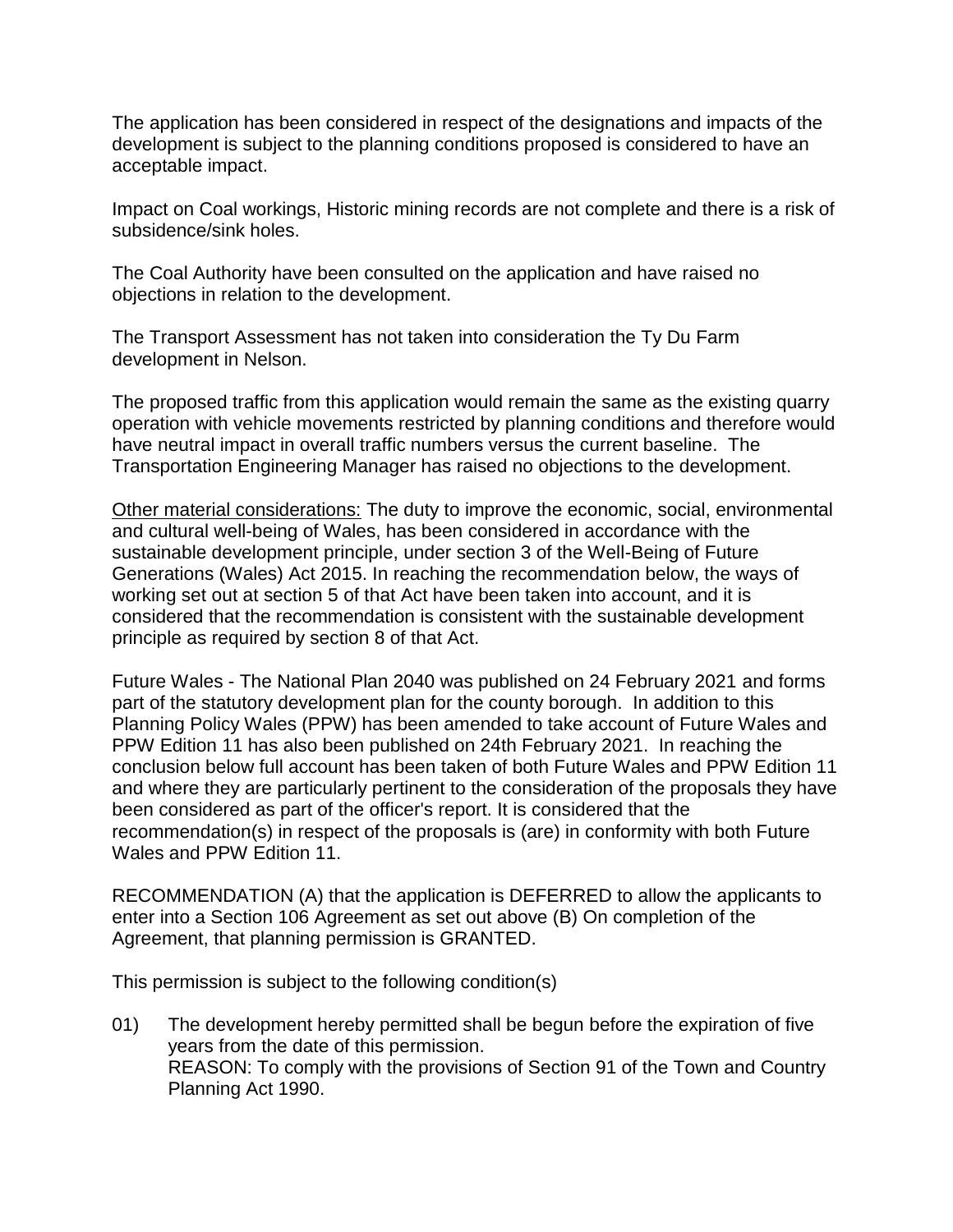- 02) The development shall be carried out in accordance with the following approved plans and documents: Drawing Reference BAL-NQE-2017-50m -026 - Site location plan 1\_5000 Drawing Reference BAL-NQE-2017-50m-018rev A - Site location plan-A4 Drawing Reference BAL-NQE-2017-50m-017revD - Distances Drawing Reference BAL-NQE-2017-50m-023 - Section location plan Drawing Reference BAL-2018-NQE-50m-022 - Sections Drawing Reference BAL-NQE-2017-50m-020 - Extraction phasing Drawing Reference BAL-NQE-2017-50m-019 - Restoration phasing Drawing Reference BAL-NQE-2017-50m -003revD - Fully extracted quarry with 50m standoff Drawing Reference BAL-NQE-2017-50m -002revD - Whole site restoration with 50m standoff Drawing Reference BAL-NQE-2017-50m-001revB - New quarry extension areas with 50m standoff Drawing Reference BAL-NQE-2017-50m-004revB - Extraction Phase 1 Drawing Reference BAL-NQE-2017-50m-005revB - Extraction Phase 2 Drawing Reference BAL-NQE-2017-50m-006revB - Extraction Phase 3 Drawing Reference BAL-NQE-2017-50m 007revB - Extraction Phase 4 Drawing Reference BAL-NQE-2017-50m -008revB - Extraction Phase 5 Drawing Reference BAL-NQE-2017-50m-009revB - Extraction Phase 6 Drawing Reference BAL-NQE-2017-50m-010revB - Restoration Phase A Drawing Reference BAL-NQE-2017-50m-011revB - Restoration Phase B Drawing Reference AL-NQE-2017050m-012A - Restoration Phase C Drawing Reference BAL-NQE-2017-50m-013A - Restoration Phase D Drawing Reference BAL-NQE-2017-50m-014A - Restoration Phase E Drawing Reference BAL-NQE-2017-50m-015revA - Restoration Phase F Drawing Reference BAL-NQE-2017-50m-016revB - Restoration Phase G Drawing Reference BAL-NQE-2017-50m-002revE - Whole Site Restoration REASON: To ensure that the development is carried out only as approved by the Local Planning Authority.
- 03) Notwithstanding the submitted details no development relating to the quarry extension shall take place until an updated drainage scheme is submitted to and approved in writing by the Local Planning Authority. The drainage scheme shall include an updated Water Management system, Water Quality and Quantity Monitoring and Contingency Plan as well as details of the implementation, maintenance and management of the sustainable drainage scheme. The approved scheme shall be implemented and thereafter managed and maintained in accordance with the approved details. REASON: To ensure protection of water quality in accordance with policy CW5 of the adopted Caerphilly County Borough Local Development Plan up to 2021.
- 04) Before phase A of the restoration commences a full restoration scheme shall be submitted and approved in writing by the Local Planning Authority.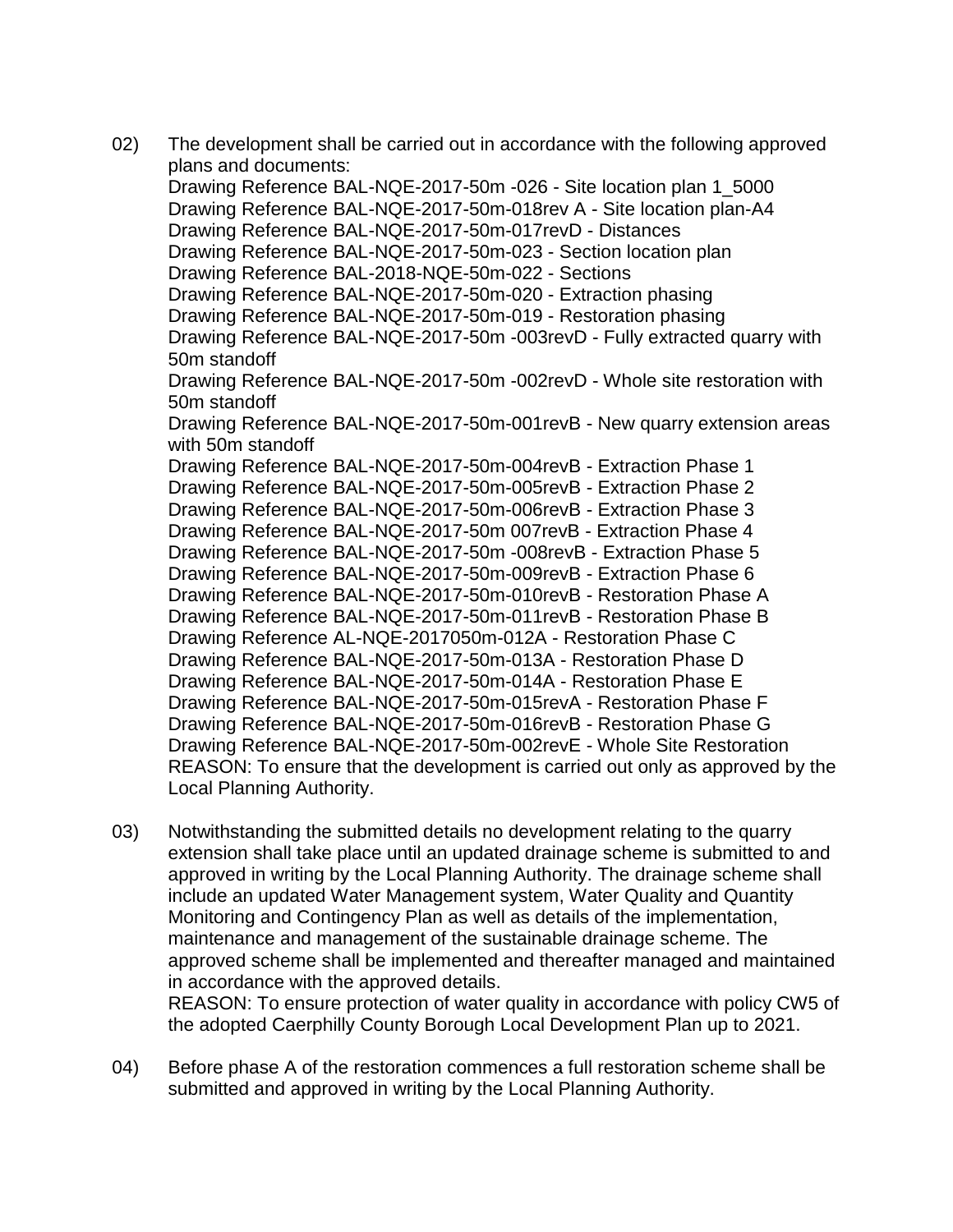The scheme shall include but not be limited to the following: Details of the design, implementation, maintenance and management of the sustainable drainage scheme for each phase of the restoration and the final restoration proposals. The scheme shall be implemented and thereafter managed and maintained in accordance with the approved details. Those details shall include:

- i) a timetable for the implementation for each phase of the restoration
- ii) detailed drawings
- iii) detailed drainage calculations

iv) a management and maintenance plan for the lifetime of the development. REASON: To ensure suitable drainage and protection of water quality in accordance with policy CW5 of the adopted Caerphilly County Borough Local Development Plan up to 2021.

05) Within 6 months of the approval of the application, a management and monitoring plan for the peat/wetland areas and Waun Rhyd SINC shall be submitted to and approved in writing by the Local Planning Authority. The management plan shall include details of post development monitoring and reporting, and a vegetation monitoring programme to include baseline and ongoing Phase 2 vegetation surveys of the SINC. The management and monitoring plan shall be implemented as agreed.

REASON: To provide biodiversity conservation measures, in accordance with Part 1 Section 6 of the Environment (Wales) Act 2016, and policy contained in Welsh Assembly Government's Planning Policy Wales (2016) and Tan 5 Nature Conservation and Planning (2009) and policy CW4 of the adopted Caerphilly County Borough Local Development Plan up to 2021.

06) Prior to the commencement of development, a hydrological and ground water monitoring strategy for the application site and the adjacent SINC shall be submitted to and approved in writing by the Local Planning Authority. The strategy shall be implemented as approved. REASON: To provide biodiversity conservation measures, in accordance with Part 1 Section 6 of the Environment (Wales) Act 2016, and policy contained in Welsh Assembly Government's Planning Policy Wales (2016) and Tan 5 Nature Conservation and Planning (2009) and policy CW4 of the adopted Caerphilly

County Borough Local Development Plan up to 2021.

07) Prior to the commencement of development, a reptile strategy shall be submitted to and approved in writing by the Local Planning Authority. The strategy shall be implemented as approved. REASON: To provide biodiversity conservation measures, in accordance with

Part 1 Section 6 of the Environment (Wales) Act 2016, and policy contained in Welsh Assembly Government's Planning Policy Wales (2016) and Tan 5 Nature Conservation and Planning (2009) and policy CW4 of the adopted Caerphilly County Borough Local Development Plan up to 2021.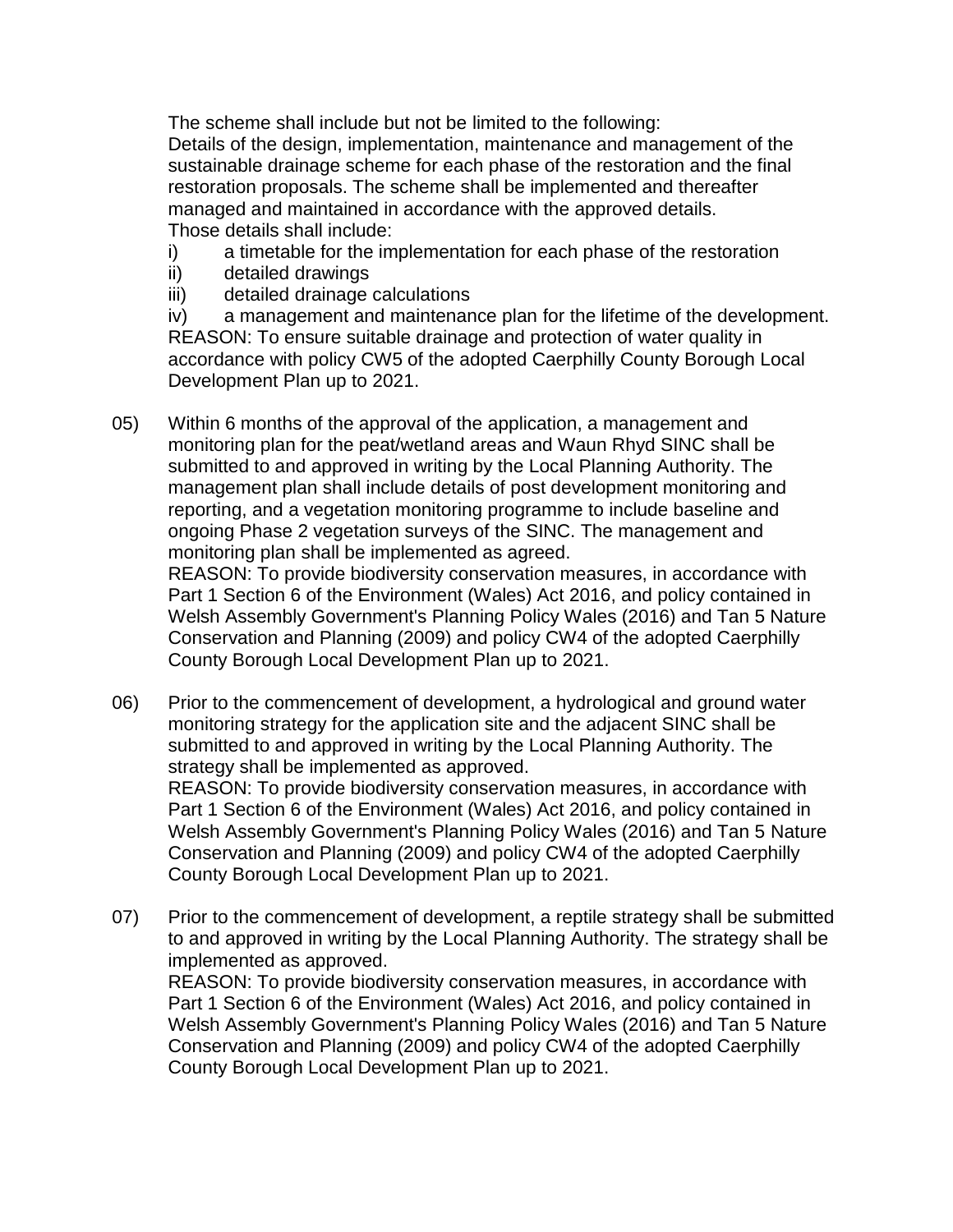08) The maximum volume of stone exported from the site shall not exceed 400 tonnes a day. Records of the volume of stone exported from the site shall be kept by the quarry operator and shall be made available to the Local Planning Authority on request. REASON: In the interests of highway safety and general amenity in accordance

with policies CW2 and CW3 of the adopted Caerphilly County Borough Local Development Plan up to 2021.

09) The maximum volume of waste material for fill imported to the site shall not exceed 200 tonnes a day. Records of the volume of fill imported to the site shall be kept by the quarry operator and shall be made available to the Local Planning Authority on request. REASON: In the interests of highway safety and general amenity in accordance

with policies CW2 and CW3 of the adopted Caerphilly County Borough Local Development Plan up to 2021.

- 10) No vehicle shall enter the public highway unless its wheels and chassis have been cleaned to prevent material being deposited on the highway. REASON: In the interests of highway safety and to prevent mud being deposited on the highway in accordance with policy CW3 of the adopted Caerphilly County Borough Local Development Plan up to 2021.
- 11) A maximum of three vehicles laden with mineral extracted under this permission shall leave the site and enter the B4254 during each of the following time periods during school term time:- 08.10 - 09.10 hours, 11.55 - 12.55 hours and 15.15 - 16.00 hours. REASON: In the interests of highway safety and general amenity in accordance with policies CW2 and CW3 of the adopted Caerphilly County Borough Local Development Plan up to 2021.
- 12) Notwithstanding the submitted plans within 3 months of the date of this consent, detailed proposed topographic plans and accompanying sections showing the proposed ground profile of the mounds at suitable intervals along the mounds showing the proposed gentler gradients. The development shall be carried out in accordance with the approved details. REASON: In the interests of visual amenity in accordance with policy SP6 of the adopted Caerphilly County Borough Local Development Plan up to 2021.
- 13) A suitably scaled and detailed planting plan and written specification (following the submitted drawing Landscape and Ecology Strategy dated June 2020 Drawing number 481 'PLANNING'01 Issue 01) shall be submitted for the written approval of the Local Planning Authority within three months of the date of this consent. The submitted details shall include the proposed soil types and depth, ground preparation, native planting species and mixes, plant sizes, planting numbers, wildflower and species grass seed mixes and sowing rates. Details of tree guards, mulches and the location of any stock-proof fencing, along with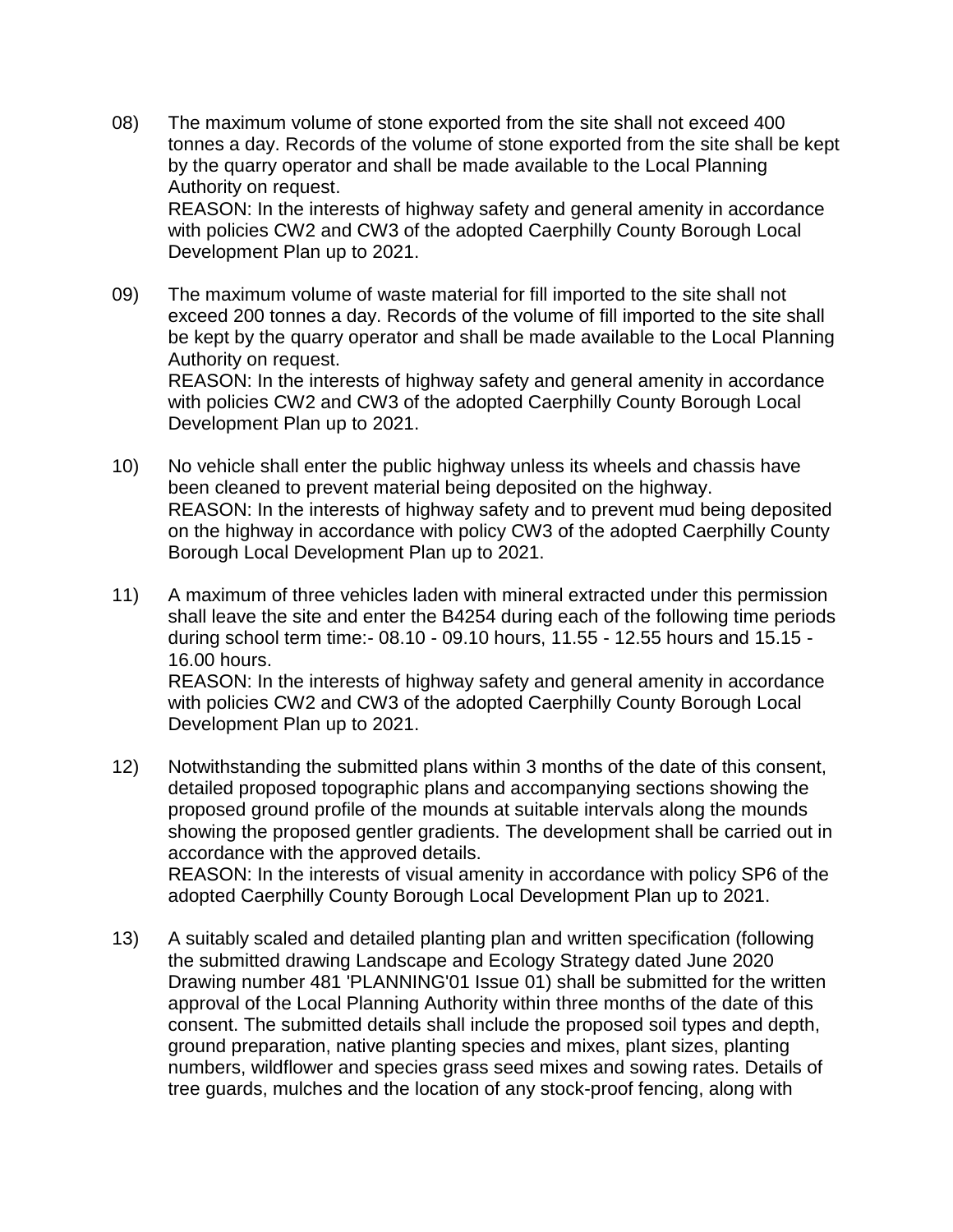details, in order to protect proposed woodland, hedgerows, wildflower and all areas of relocated peat. The development shall be carried out in accordance with the approved details.

REASON: In the interests of visual amenity in accordance with policy SP6 of the adopted Caerphilly County Borough Local Development Plan up to 2021.

- 14) A construction works detailed timetable/programme, highlighting phasing of all operations during the construction period of the perimeter mounds, including implementation a timetable for construction, placing of soils and all seeding and planting operations shall be submitted for the written approval of the Local Planning Authority within three months of the date of this consent. The development shall be carried out in accordance with the approved details. REASON: In the interests of visual amenity in accordance with policy SP6 of the adopted Caerphilly County Borough Local Development Plan up to 2021.
- 15) Details relating to the 5 year landscape maintenance and defects plan and schedule of maintenance operations including routine physical tasks with monthly timetable, to satisfy appropriate standards of aftercare and to enable the soft landscape design, mitigation and implementation objectives to be satisfied. Including details of who is responsible for these tasks shall be submitted within three months of the date of this consent. The development shall be carried out in accordance with the approved details. REASON: In the interests of visual amenity in accordance with policy SP6 of the

adopted Caerphilly County Borough Local Development Plan up to 2021.

- 16) A written detailed medium and long term landscape management plan, covering a 15 year period plus, including areas of peat translocation and to ensure that the proposed landscaping successfully matures and integrates the proposed quarry extension shall be submitted for the written approval of the Local Planning Authority within three months of the date of this consent. The development shall be carried out in accordance with the approved details. REASON: In the interests of visual amenity in accordance with policy SP6 of the adopted Caerphilly County Borough Local Development Plan up to 2021.
- 17) The operation phase for the proposed quarry extension shall only commence once the perimeter mounds have been completed and seeded and planted, with a completion report submitted, along with photographs both on site and from local residential areas and adjacent PRoW Viewpoints 08, 09,and 11 for the written approval of the Local Planning Authority. REASON: In the interests of visual amenity in accordance with policy SP6 of the adopted Caerphilly County Borough Local Development Plan up to 2021.
- 18) An Arboricultural survey in accordance with recommendations given in BS 5837:2012 'Trees in relation to construction' and the draft Supplementary Planning Guidance LDP4 'Trees and Development' Tree Constraints Plan (TCP),Root Protection Area (RPA), Tree Protection Plan (TPP) shall be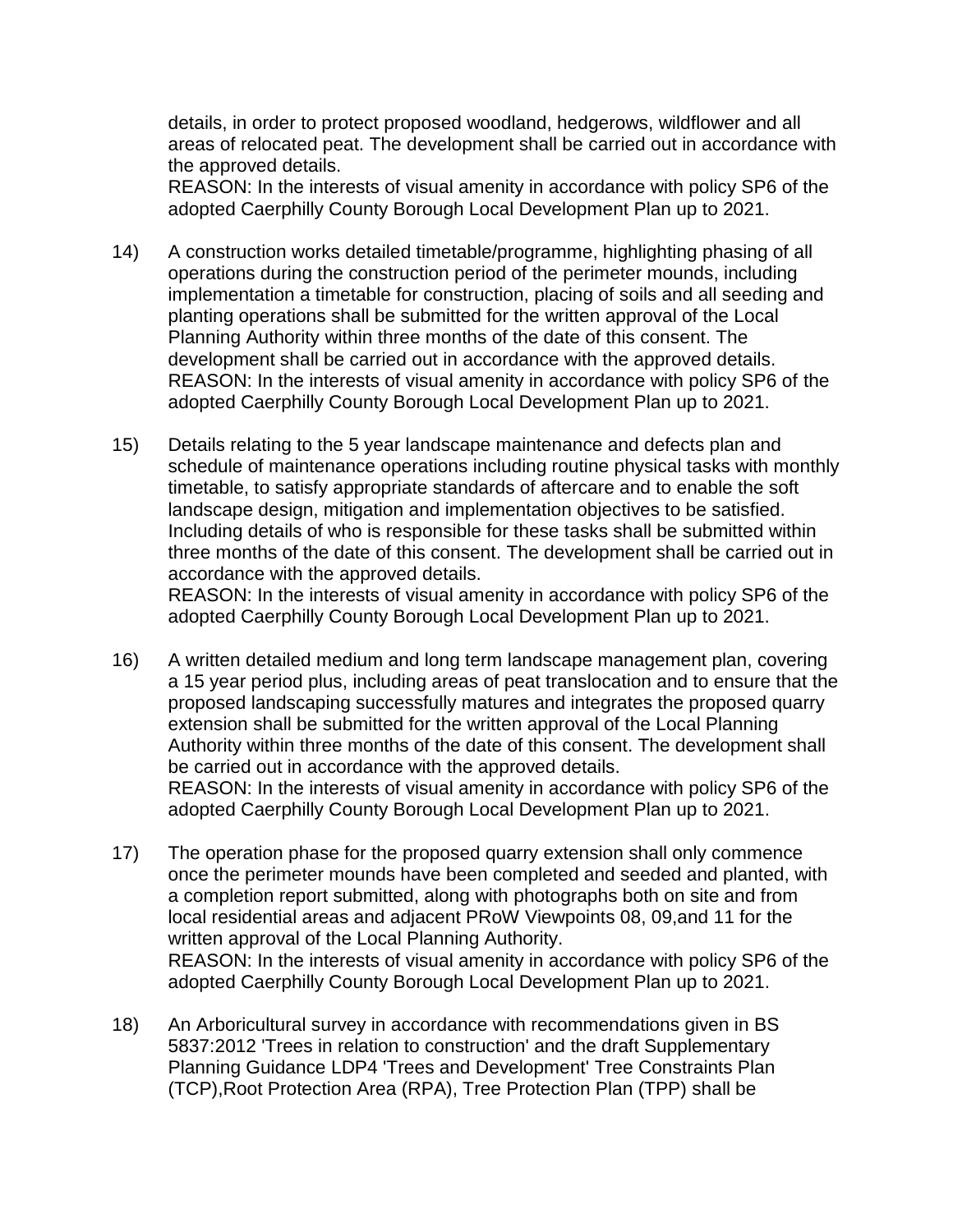submitted for the written approval of the Local Planning Authority within three months of the date of this consent. The development shall be carried out in accordance with the approved details.

REASON: In the interests of visual amenity in accordance with policy SP6 of the adopted Caerphilly County Borough Local Development Plan up to 2021.

19) Except in emergencies to maintain safe quarry working (which shall be notified to the Local Planning Authority as soon as practicable) or unless the Local Planning Authority has agreed otherwise in writing:

i) The winning, working and processing of stone and the tipping of inert waste shall not be carried out except between the following times

0800 - 1800 hours Monday to Friday

0800-1300 hours Saturday

ii) No blasting or hammering shall be carried out except between the hours of 1000 - 1600 hours Monday - Friday

iii) No operations other than environmental monitoring and water pumping shall take place at the site on Sundays or bank/public holidays.

REASON: To protect the amenities of local residents in accordance with policies CW2 of the adopted Caerphilly County Borough Local Development Plan up to 2021.

20) Blasting shall be designed so that the ground vibration measured as peak particle velocity in any one of three orthogonal planes shall not exceed 4 millimetres per second in 95% of all blasts measured over any 6 month period and no individual blast shall exceed a PPV of 8mm/second as measured at any sensitive receptor. REASON: To safeguard the amenity interests of local residents in accordance

with policies CW2 and CW3 of the adopted Caerphilly County Borough Local Development Plan up to 2021.

- 21) No loaded lorries shall leave the site unless sheeted with the exception of those carrying stone larger than 500mm. REASON: To prevent material being deposited on the highway in the interests of highway safety and to safeguard the local environment in accordance with policies CW2 and CW3 of the adopted Caerphilly County Borough Local Development Plan up to 2021.
- 22) No secondary blasting shall be carried out at the site except with the prior written agreement of the Local Planning Authority. REASON: To safeguard the amenity interests of local residents in accordance with policies CW2 of the adopted Caerphilly County Borough Local Development Plan up to 2021.
- 23) No Further blasting shall take place until a fully detailed scheme for the methods to be employed to minimise the effects of the air blast overpressure arising from blasting, having regard to blast design, methods of initiation, and the prevailing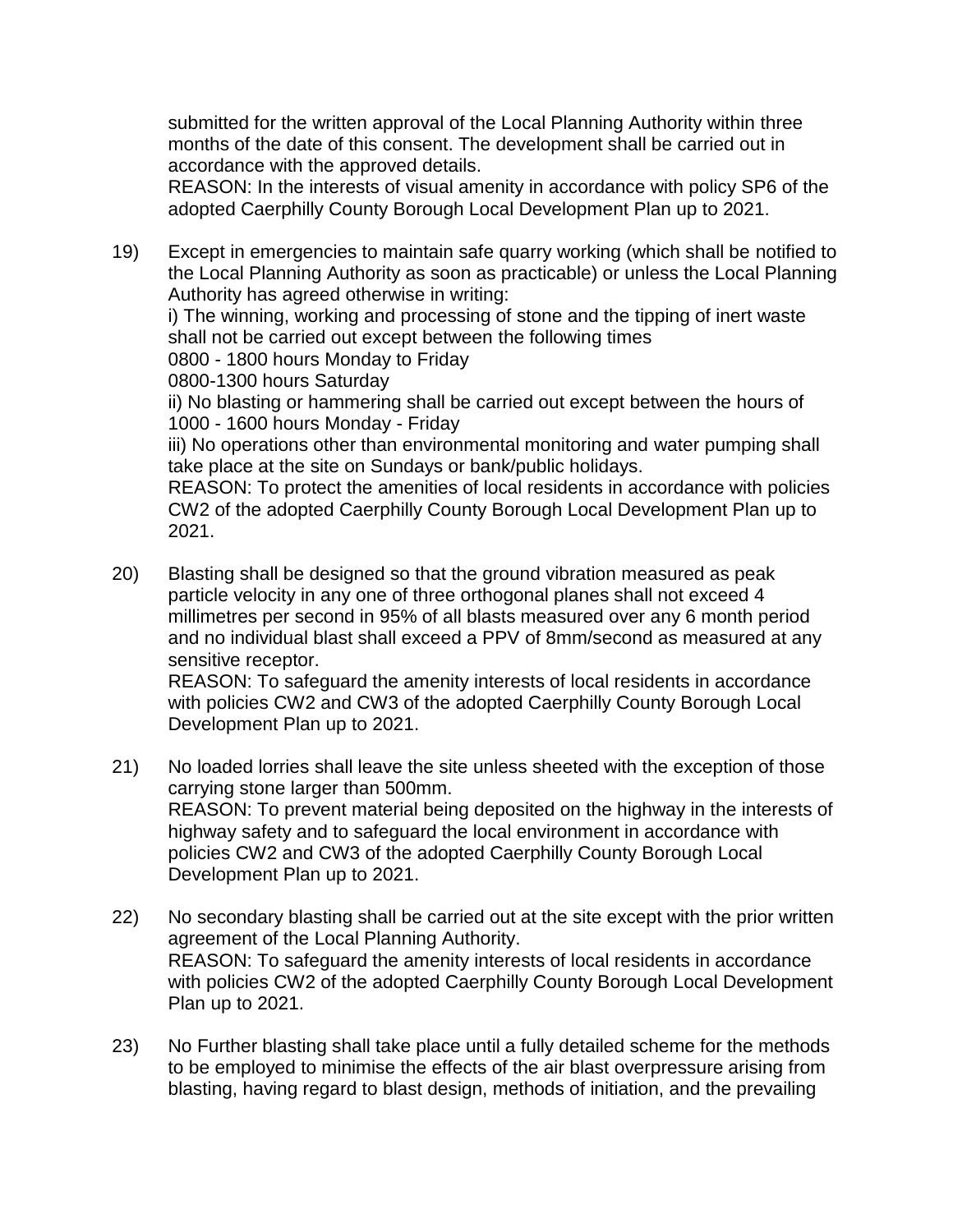weather conditions has been submitted to the Local Planning Authority for approval. Once approved the scheme shall be implemented in its entirety and the results made available to the Local Planning Authority upon request. REASON: To protect the amenities of the local environment and to ensure compliance with the conditions relating to the blasting in accordance with policies CW2 of the adopted Caerphilly County Borough Local Development Plan up to 2021.

24) No further quarrying operations, including the breaking up, movement or export of stone or other material shall take place until a scheme and programme of measures for the suppression of dust has been submitted to and approved by the local planning authority. The scheme shall include:

A) the suppression of dust caused by the moving and storage of soil and overburden, stone and other materials within the site

B) dust suppression on haul roads

C) dust arising from blasting

The scheme shall be implemented and complied with at all times, once approved.

REASON: In the interests of amenity in accordance with policy CW2 of the adopted Caerphilly County Borough Local Development Plan up to 2021.

- 25) The daytime environmental noise limits (0800 1800hrs) shall not exceed the proposed environmental noise limits stated at the locations contained in 4153/NIA1\_Rev2 Environmental Noise Impact Assessment dated 2nd July 2020. REASON: In the interests of amenity in accordance with policy CW2 of the adopted Caerphilly County Borough Local Development Plan up to 2021.
- 26) Green Acres bungalow must remain within the ownership and control of Bryn Group until such time as the quarry has been extended and fully restored in line with this permission. REASON: In the interests of amenity in accordance with policy CW2 of the

adopted Caerphilly County Borough Local Development Plan up to 2021.

27) Within three months of the date of this consent a scheme for off-site dust monitoring shall be submitted to and agreed in writing with the Local Planning Authority. The agreed scheme of off-site dust monitoring shall be implemented prior to any development being carried out in respect of the quarry extension. The approved scheme must thereafter be adhered until the completion of final restoration works.

REASON: In the interest of the amenity of local residents in accordance with policy CW2 of the adopted Caerphilly County Borough Local Development Plan up to 2021.

28) Within three months of the date of this consent a scheme for off-site PM10 monitoring shall be submitted to and agreed in writing with the Local Planning Authority. The agreed scheme of PM10 monitoring shall be implemented prior to